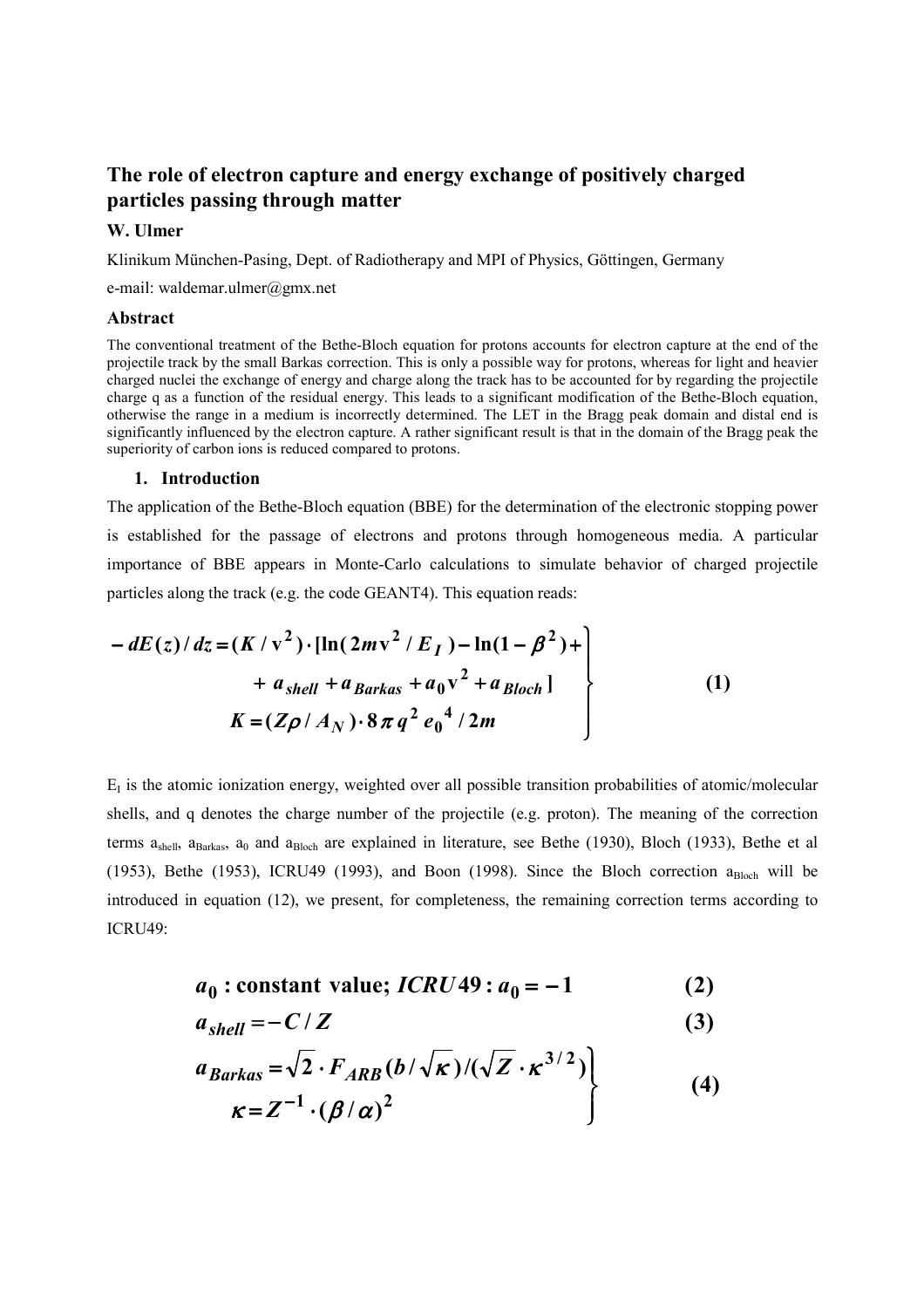#### Some comments to the relations  $(2 – 4)$ :

The parameter C, referring to shell corrections, is determined by different models (ICRU49 and references therein). A unique parameterization of C depending on  $Z$ ,  $A_N$ , and  $E_I$  does not exist. It is therefore recommended to select C according to proper domains of validity. It must be noted that several models have been proposed to account for shell transitions. Therefore, the recommendations of ICRU49 have been applied in this work.

The function  $F_{ARB}$  in equation (4) refers to the theory of the Barkas effect developed by Ashley, Ritchie and Brandt (Ashley et al 1974). The parameter α refers to Sommerfeld's fine structure constant and b to a fitting parameter. Unfortunately, b is not a unique fitting parameter; this results in an uncertainty of about 2 %. Modifications of equation for high-Z materials are not of interest in this work. The Barkas effect represents a correction of BBE due to the electron capture of the positively charged protons at lower energies in the domain of the Bragg peak and behind leading to a slightly increased range R<sub>csda</sub>, whereas the negatively charged anti-protons cannot capture electrons from the environmental electrons. Therefore their range is slightly smaller. With regard to protons this kind of correction works, i.e. the charge  $q^2 = 1$  is assumed along the total proton track, whereas for charged ions such as He or  $C^6$  is appears to be insufficient to keep the nuclear charge constant along the total track and to restrict the electron capture only to the small Barkas correction (Barkas et al 1963). This means that all positively charged projectile particles stand in permanent exchange of energy E and charge q with environment, and, as a consequence,  $q^2$  is a function of the actual residual energy, i.e.  $q^2 = q^2(E)$ , and only for  $E = E_0$  (initial energy)  $q^2 = q_0^2$  is valid. A correct modification of BBE by accounting for  $q^2(E)$  makes the Barkas correction superfluous.

A further critical aspect of BBE, which leads to a modification by accounting for  $q^2(E)$  is the range R<sub>csda</sub> of the electronic stopping power. Thus a naïve application of BBE would lead to the conclusion that a carbon ion would require the initial energy per nucleon  $E_0$  (carbon ion) = 3 x  $E_0$ (proton), since the square of the carbon charge amounts to 36 and the nuclear mass unit is 12 x nuclear mass unit of the proton. However, the ratio is not 3 to obtain the same range R<sub>csda</sub>, but about 25/12. The Monte-Carlo code GEANT4 assumes an average charge  $q_{Average} = 5.06$  for the simulations of the carbon tracks. This is, however, not satisfactory, since electron capture is a dynamical process. Therefore the range of carbon ions has been subjected to many studies (Betz 1972, Dingfelder et al 1998, Gudowska et al 2004, Hollmark et al 2004, Hubert et al 1990, Kanai et al 1993, Kusano et al 2007, Martini 2007, Matveev et al 2006, Sigmund et al 2006, Sigmund 2006, Sihver et al 1998, Yarlagadda et al 1978, Zhang and Newhauser 2009, Ziegler et al 1988) due to the increasing importance of carbon ions in radiotherapy.

It is also possible to substitute the electron mass m by the reduced mass  $m \implies \mu$ . However, this leads for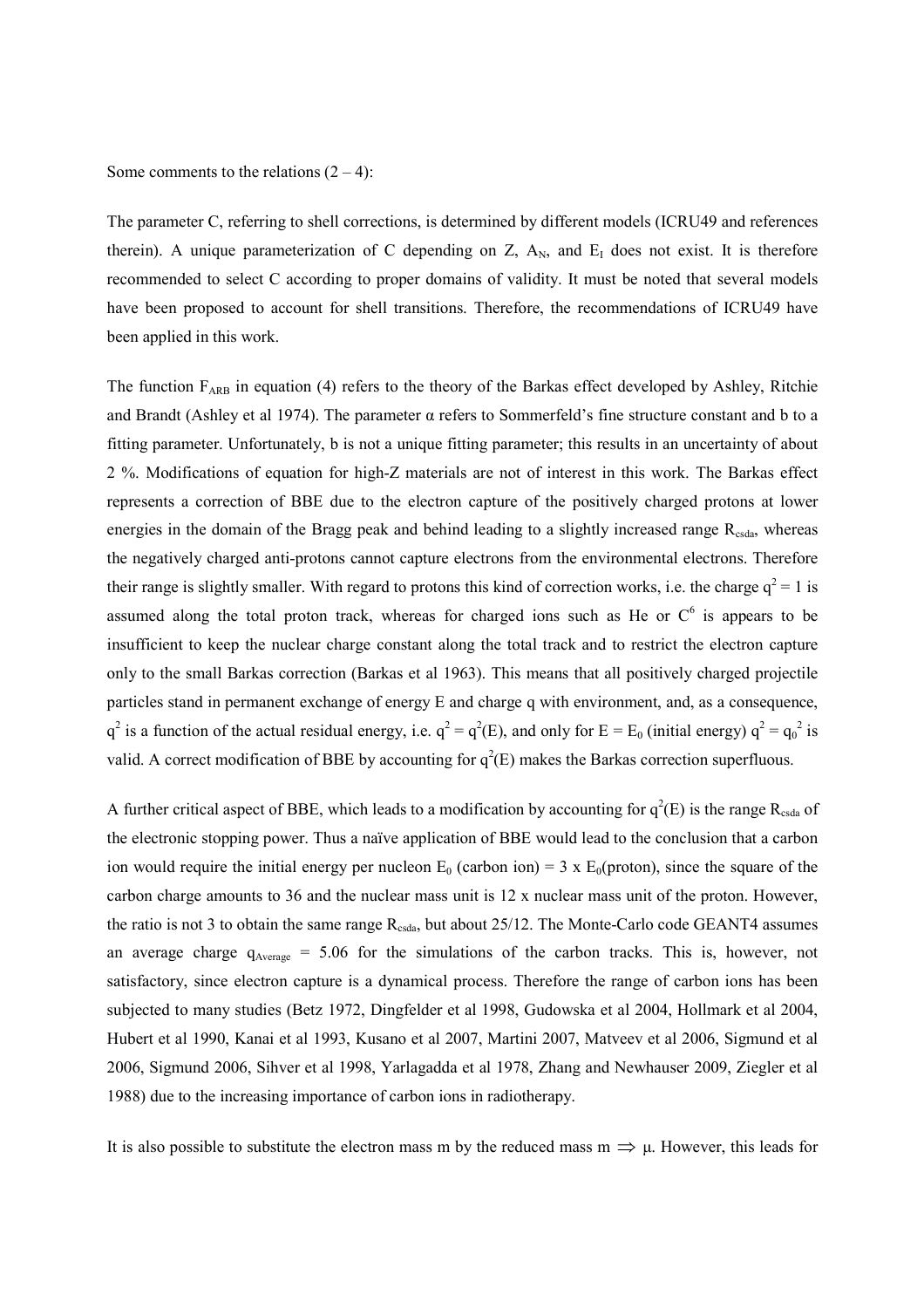protons to a rather small correction (i.e., less than  $0.1\%$  for protons). For complex systems  $E_I$  and some other contributions like a<sub>shell</sub> and a<sub>Barkas</sub> can only be approximately calculated by simple quantummechanical models (e.g., harmonic oscillator); the latter terms are often omitted and  $E<sub>I</sub>$  is treated as a fitting parameter, but different values are proposed and used (ICRU49). The restriction to the logarithmic term leads to severe problems, if either  $v \to 0$  or  $2m v^2/E_1 \to 1$ . It should be added that a correct treatment of the electron capture removes the singularity of positively charged ions, since  $q^2(E) \rightarrow 0$ , if the residual energy E assumes zero.

## **2. Methods**

#### **2.1 The integration BBE for protons**

In the following, we consider at first the integration of BBE for protons, i.e. we consider the Barkas correction in the conventional way. In previous publications (Ulmer 2007, Ulmer and Matsinos 2010) we have presented an analytical integration of BBE. BBE is the physical base in the transport of protons and electrons.

In order to obtain the integration of BBE, we start with the logarithmic term and perform the substitutions:

$$
v^2 = 2E/M
$$
;  $\beta_I = 4m/ME_I$ ;  $E = (1/\beta_I) \exp(-u/2)$  (5)

With the help of substitution (and without any correction terms), BBE leads to the integration:

$$
-\int du \exp(-u) \cdot (1/u) = \frac{1}{2} K \cdot \beta_I^2 \cdot M \int dz
$$
  

$$
K = (Z\rho / A_N) \cdot 8\pi q^2 e_0^4 / 2m
$$
 (6)

The boundary conditions of the integral are:

$$
z = 0 \Rightarrow E = E_0 \text{ (or : } u = -2 \ln(E_0 \cdot \beta_I))
$$
  

$$
z = R_{CSDA} \Rightarrow E = 0 \text{ (or : } u \Rightarrow \infty)
$$
 (7)

The general solution is given by the Euler exponential integral function  $Ei(\xi)$  with P.V. = principal value: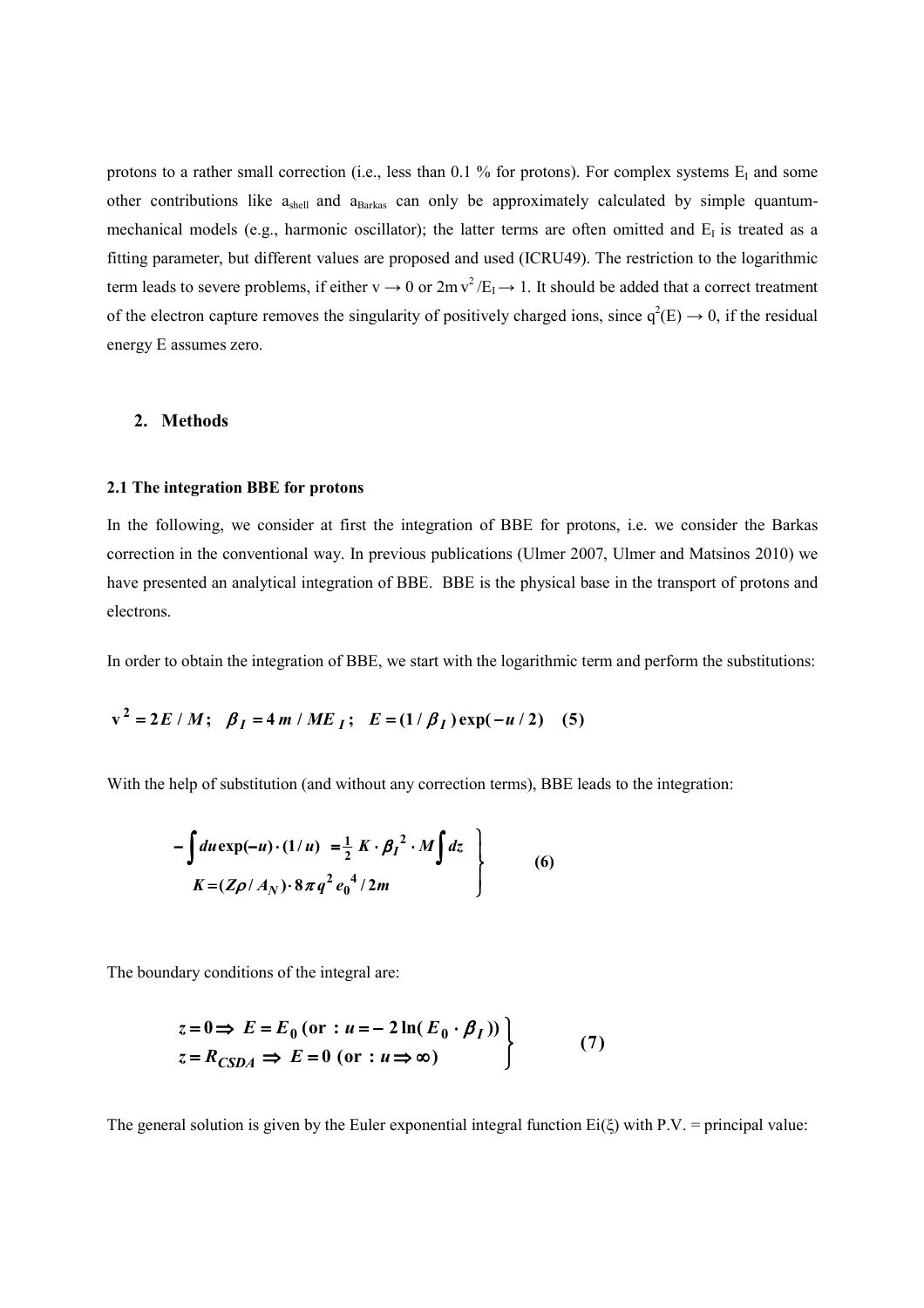$$
\frac{1}{2} K \cdot M \cdot {\beta_I}^2 \cdot R_{CSDA} = - P \cdot V \cdot \int_{-\xi}^{\infty} u^{-1} \exp(-u) du = Ei(\xi)
$$
  
 $\xi = 2 \ln(4mE_0 / ME_I)$  and  $\xi > 0$  (8)

Some details of Ei(ξ) and its power expansions can be found in Abramowitz and Stegun (1970). The critical case  $\xi = 0$  results from  $E_{critical} = ME_I/4m$  (for water with  $E_I = 75.1$  eV, the critical energy  $E_{critical}$ amounts to 34.474 keV; for Pb with  $E_1 \approx 800$  eV to about 0.4 MeV). Since the logarithmic term derived by Bethe implies the Born approximation, valid only if the transferred energy  $E_{\text{transfer}} \gg$  the energy of shell transitions, the above corrections, exempting the Bloch correction, play a significant role in the environment of the Bragg peak, and the terms  $a_0$  and  $a_{shell}$  remove the singularity. With respect to numerical integrations (Monte Carlo), we note that, in the environment of  $E = E_{critical}$ , the logarithmic term may become crucial (leading to overflows); rigorous cutoffs circumvent the problem. Therefore, the shell correction is an important feature for low proton energies. In similar fashion, we can take account of the Barkas correction. Since this correction is also important for low proton energies, it is difficult to make a quantitative distinction to the shell correction, and different models exist in the literature implying overall errors up to 2 % (ICRU49). Using the definitions/suggestions of the correction terms according to ICRU49 and the substitutions we obtain:

$$
\frac{1}{2}K \cdot M \cdot {\beta_I}^2 \int dz = \int du \exp(-u)[u + 2\alpha_s ++ 2\alpha_{Barkas} (4 \cdot m / E_I)^{PB} \exp(p_B u / 2) + \alpha_0 (E_I / 2m) \exp(-u / 2)]^{-1}
$$
\n(9)

A closed integration of equation (9) does not exist, but it can be evaluated via a procedure valid for integral operators (Feynman 1962), which reads for commutative operators:

$$
[A' + B']^{-1} = A'^{-1} - A'^{-2}B' + A'^{-3}B'^{2} - A'^{-4}B'^{3} + ... + (-1)^{n}A'^{-n-1}B'^{n}
$$
 (10)

A'+B' is equated to the complete denominator on the right-hand side of equation .The small Barkas correction and the Bloch correction  $a_{Bloch}$  (see equations 12,13) are identified with A' and the other (more important) terms with B':

$$
A' = 2\alpha_{Barkas} (4m / E_I)^{p} \exp(p_B u / 2) + a_{Bloch}
$$
  
\n
$$
B' = u + 2\alpha_S + \alpha_0 (E_I / 2m) \exp(-u / 2)
$$
\n(11)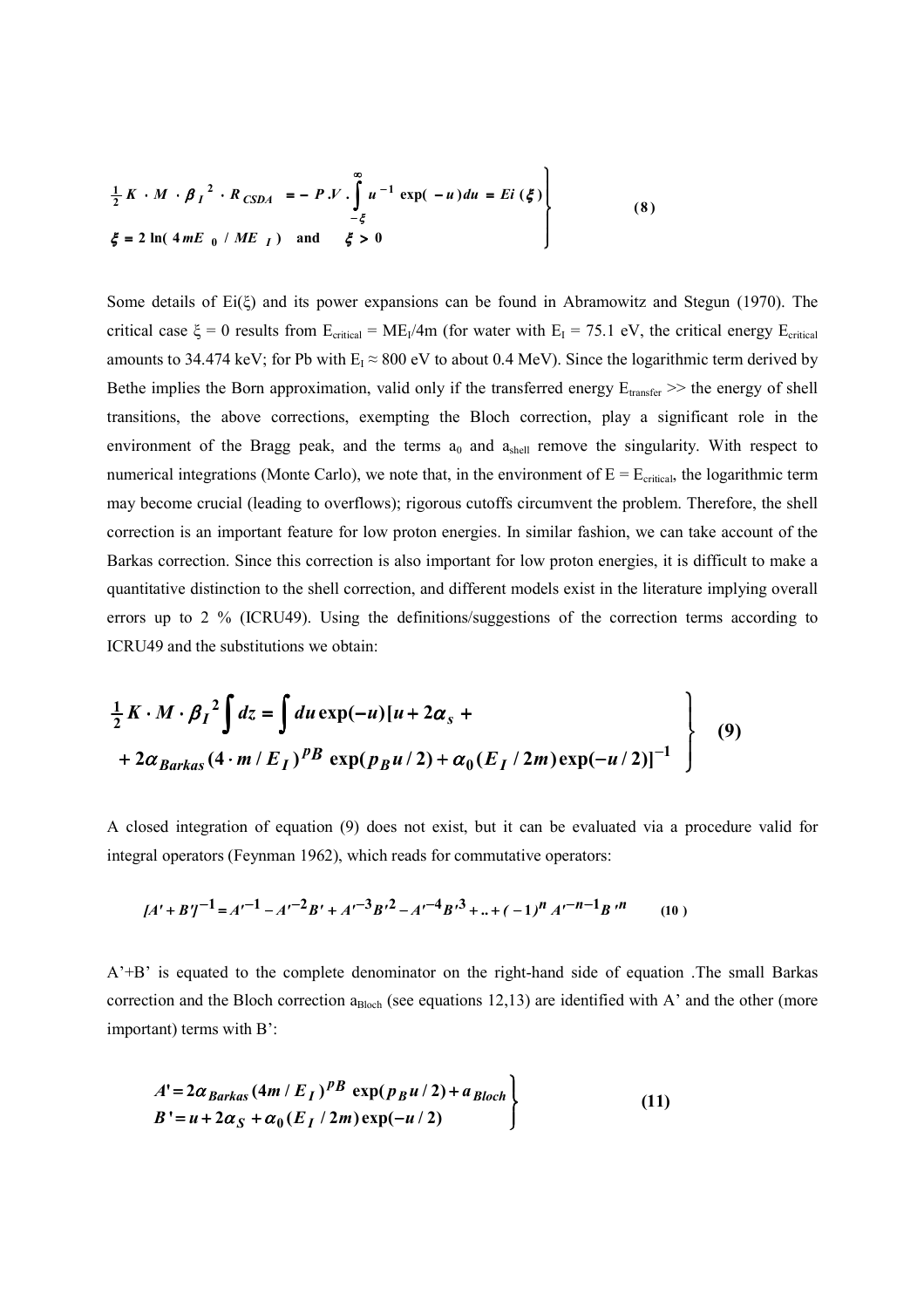We should already point out here that the expansion (10) is also applicable, if the electron capture is accounted for. The integration of equation with the help of relation (10) leads to standard tasks (i.e. to a series of usual exponential functions). In the following, we add the Bloch correction to the denominator of equation. In order to use the procedure, we define now the non-relativistic energy  $E_{nr}$  by:  $E_{nr} = 0.5 \text{·Mv}^2$ and write the relativistic energy expression  $E_{rel}$  (the rest energy Mc<sup>2</sup> is omitted) in terms of an expansion:

$$
\begin{array}{c}\n a_{Bloch} = - (q^2 \alpha^2 / \gamma^2) [1.042 - 0.8549 \ q^2 \alpha^2 / \gamma^2 + 0.343 \ q^4 \alpha^4 / \gamma^4 - . + \text{higher order terms } ] \\
 \alpha = 1 / 137 \cdot 036 , \\
 \gamma^2 = 2 E_{nr} / Mc^2 = 2 \exp(-u/2) / \beta Mc^2\n\end{array} \tag{12}
$$

Relation (12) provides a sequence of exponential functions:

$$
a_{Bloch} = -(\frac{1}{2}q^2\alpha^2\beta_I Mc^2 \exp(u/2))[1.042 - \frac{1}{2}0.854 \cdot q^2\alpha^2\beta_I Mc^2 \exp(u/2) + \frac{1}{4}0.343q^4\alpha^4\beta_I^2 M^2c^4 \exp(u) - .. + \text{ higher-order terms}] \qquad (13)
$$

$$
\frac{1}{2}K \cdot M \cdot {\beta_I}^2 \int dz = \int du \exp(-u) \cdot [A' + B']^{-1}
$$
 (14)

The integration of equation is carried out with the boundary conditions. Since these conditions are defined by logarithmic values, which have to be inserted to an exponential function series, the result yields a power expansion for  $R_{\text{CSDA}}$  in terms of  $E_0$ :

$$
R_{CSDA} = \frac{1}{\rho} \cdot \frac{A_N}{Z} \sum_{n=1}^{N} \alpha_n E_I^{pn} E_0^{n} \quad (N \Rightarrow \infty)
$$
 (15)

The coefficients  $\alpha_n$  are determined by the integration procedure and only depend on the parameters of the BBE. For applications to therapeutic protons, i.e.,  $E_0 < 300$  MeV, a restriction to N = 4 provides excellent results (Figure 1). For water, we have to take  $E_I = 75.1$  eV,  $Z/A_N = 10/18$ ,  $\rho = 1$  g/cm<sup>3</sup>; Formula becomes:

$$
R_{CSDA} = \sum_{n=1}^{N} a_n E_0^{n} \quad (N \Rightarrow \infty)
$$
 (16)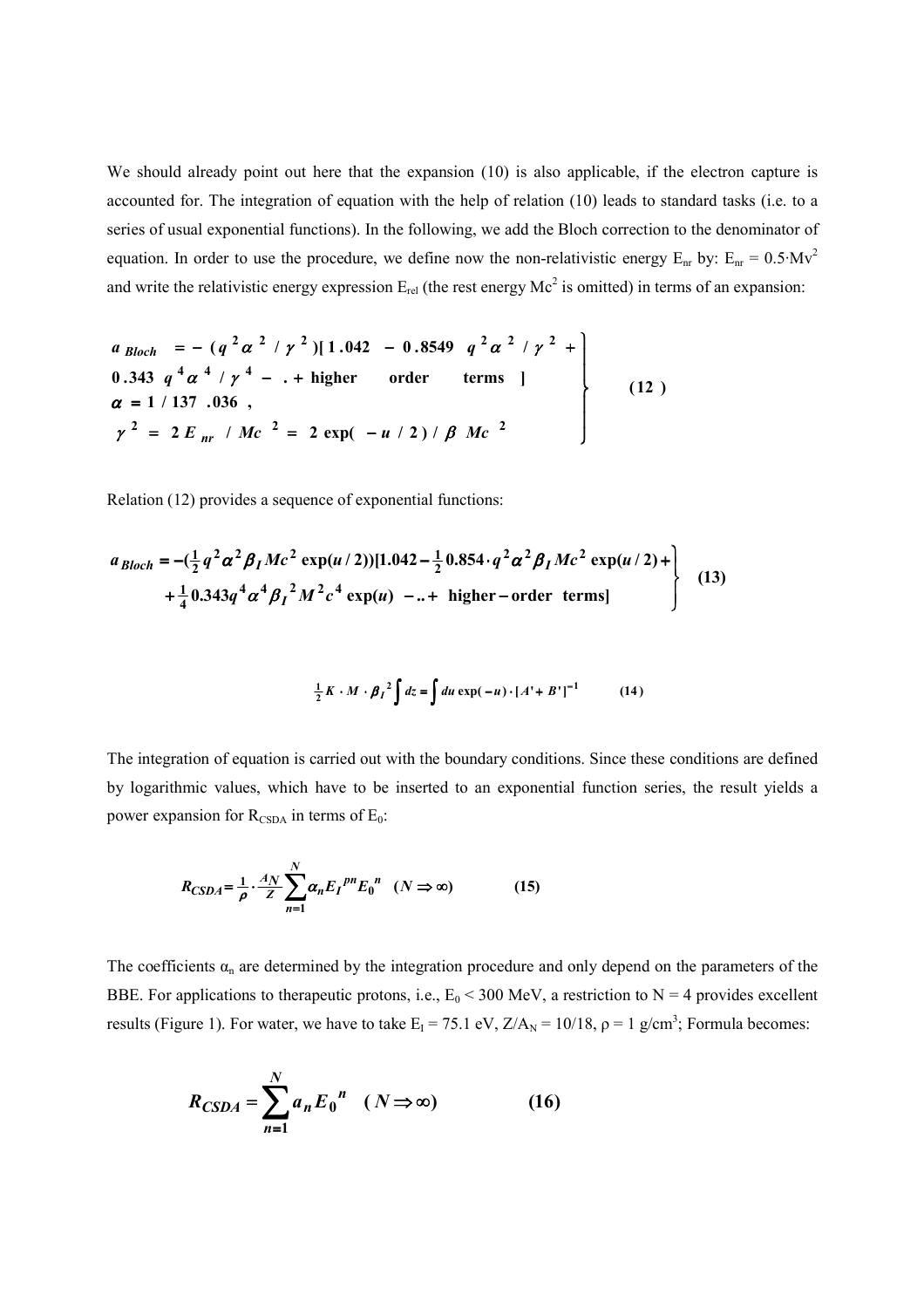The values of the parameters of Formulas with restriction to  $N = 4$  are displayed in Tables 1 and 2.

| $\alpha$                                                                                                                                                                                                | $\alpha_3$ |  |  |  |
|---------------------------------------------------------------------------------------------------------------------------------------------------------------------------------------------------------|------------|--|--|--|
| $\frac{6.8469 \cdot 10^4}{6.8469 \cdot 10^4}$ $\frac{2.26769 \cdot 10^4}{2.4610 \cdot 10^7}$ $\frac{1.4275 \cdot 10^{10}}{1.4275 \cdot 10^{10}}$ $\frac{0.4002}{0.1594}$ $\frac{0.2326}{0.3264}$ 0.2326 |            |  |  |  |

**Table 1:** Parameter values for equation (16) if  $E_0$  is in MeV,  $E_1$  in eV and  $R_{\text{CSDA}}$  in cm.

**Table 2:** Parameter values for equation (17), if  $E_0$  is in MeV,  $E_1$  in eV and  $R_{\text{CSDA}}$  in cm.

|                         | ä٥                      | a٠                       | ä۸                    |
|-------------------------|-------------------------|--------------------------|-----------------------|
| $6.94656 \cdot 10^{-3}$ | $8.13116 \cdot 10^{-4}$ | $-1.21068 \cdot 10^{-6}$ | $1.053 \cdot 10^{-9}$ |

The determination of  $A_N$  and Z is not a problem in case of atoms or molecules, where weight factors can be introduced according to the Bragg rule; for tissue heterogeneities, it is already a difficult task. Much more difficult is the accurate determination of  $E<sub>I</sub>$ , which results from transition probabilities of all atomic/molecular states to the continuum (δ-electrons). Thus, according to the report ICRU49 of stopping powers of protons in different media, there are sometimes different values of  $E_I$  proposed (e.g., for Pb:  $E_I$  $= 820$  eV and  $E_I = 779$  eV). If we use the average (i.e.,  $E_I = 800.5$  eV), the above formula provides a mean standard deviation of 0.27 % referred to stopping-power data in ICRU49, whereas for  $E_1 = 820$  eV or  $E_1 =$ 779 eV we obtain 0.35 % - 0.4 %. If we apply the above formula to data of other elements listed in ICRU49, the mean standard deviations also amount to about 0.2 % - 0.4 %.



**Figure 1:** Comparison between ICRU49 data of proton  $R_{\text{CSDA}}$  range (up to 300 MeV) in water and the fourth-degree polynomial (equation 16). The average deviation amounts to 0.0013 MeV.

Instead of the usual power expansion (16), we can represent all integrals in terms of Gompertz-type functions multiplied with a single exponential function by collection of all exponential functions obtained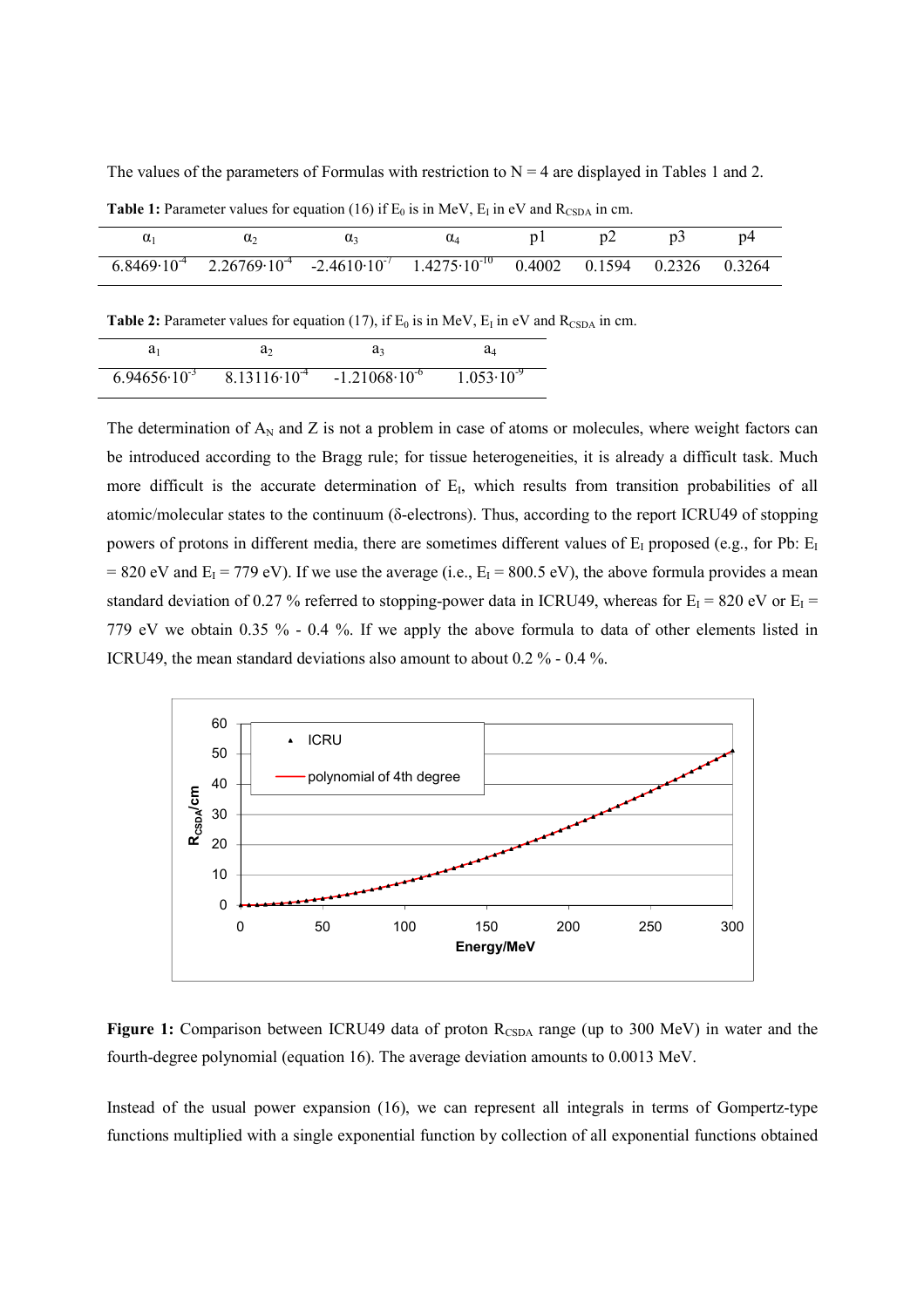by the expression of  $[A' + B']^{-1}$  and the substitution  $\beta_1 E = \exp(-\frac{u}{2})$ . A Gompertz-function is defined by:

$$
\exp(-\xi \exp(-u/2)) = 1 - \xi \exp(-u/2) + \frac{1}{2!} \xi^2 \exp(-u) - ... + =
$$
\n
$$
= 1 + \sum_{k=1}^{\infty} \frac{1}{k!} (-1)^k \xi^k \exp(-ku/2)
$$
\n(17)

By inserting the integration boundaries u = 2·ln·4m·E<sub>0</sub>/(M·E<sub>I</sub>), i.e., E = E<sub>0</sub> and u  $\rightarrow \infty$  (E = 0), the integration leads to a sequence of exponential functions; the power expansion is replaced by:

$$
R_{CSDA} = a_1 E_0 \cdot [1 + \sum_{k=1}^{N} (b_k - b_k \exp(-g_k \cdot E_0)] \quad (N \implies \infty) \tag{17a}
$$

For therapeutic protons, the restriction to  $N = 2$  provides the same accuracy (Figure 2) as formula (16); the parameters are given in Table 3 ( $a<sub>1</sub>$  is the same as in Table 2).

**Table 3:** Parameters of Formula (17a);  $b_1$  and  $b_2$  are dimensionless;  $g_1$  and  $g_2$  are given in MeV<sup>-1</sup>.

| $\mathfrak b$ | υ≃          | g           | 82          |
|---------------|-------------|-------------|-------------|
| 15.14450027   | 29.84400076 | 0.001260021 | 0.003260031 |

In the following, we will verify that the latter formula provides some advantages with respect to the inversion  $E_0 = E_0(R_{\text{CSDA}})$ .

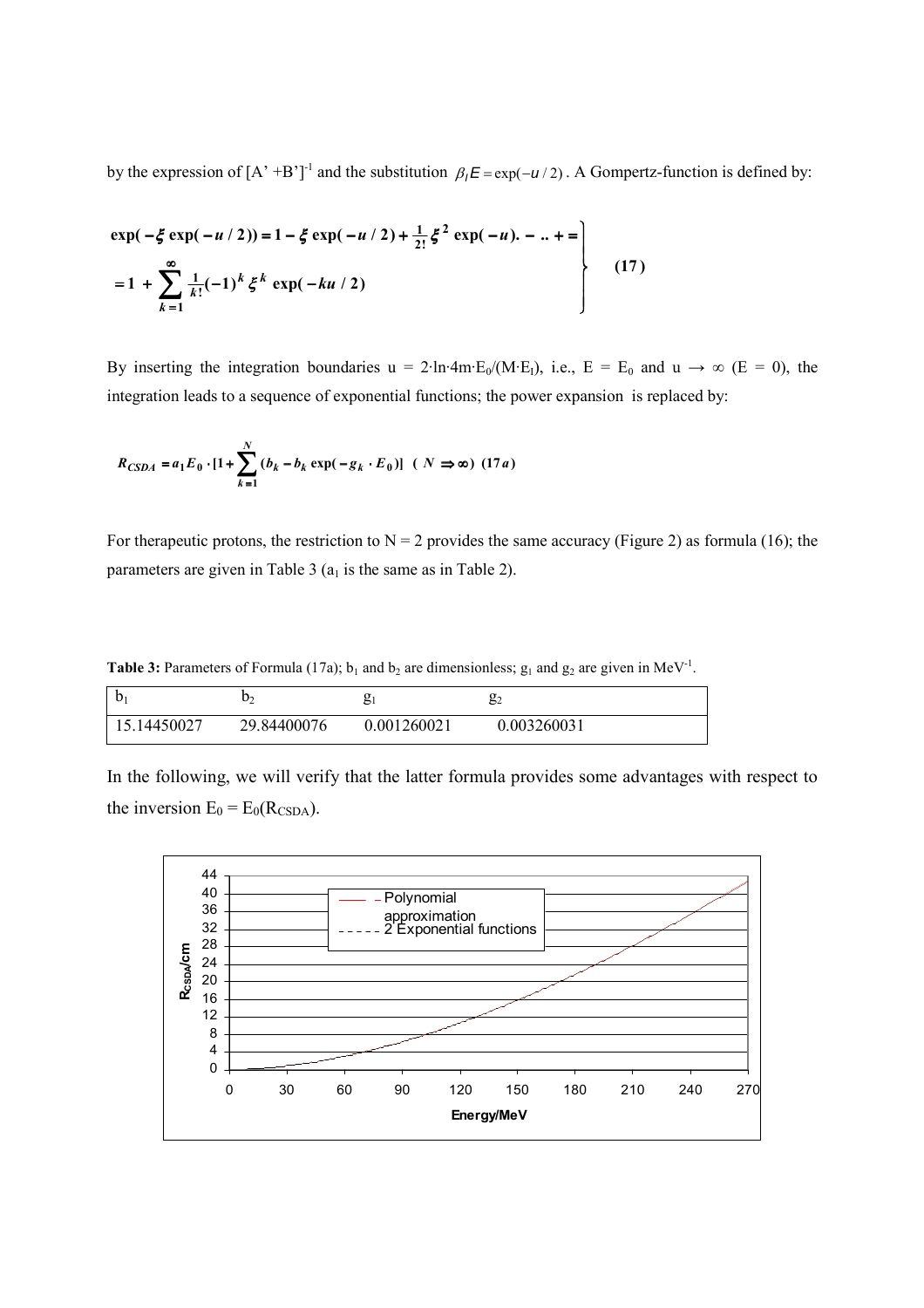Figure 2: R<sub>CSDA</sub> calculation - comparison between a fourth-degree polynomial (equation (16)) and two exponential functions (equation (17a)).

## **2.2 The Inversion problem: calculation of**  $E_0(R_{\text{CSDA}})$  **and**  $E(z)$

Above formulas can also be used for the calculation of the residual distance  $R_{\text{CSDA}} - z$ , relating to the residual energy E(z); we have only to perform the substitutions  $R_{CSDA} \to R_{CSDA} - z$  and  $E_0 \to E(z)$  in these formulas. In various problems, the determination of  $E_0$  or  $E(z)$  as a function of  $R_{CSDA}$  or  $R_{CSDA} - z$  is an essential task. The power expansion implies again a corresponding series  $E_0 = E_0(R_{\text{CSDA}})$  in terms of powers:

$$
E_0 = \sum_{k=1}^{\infty} c_k R_{CSDA}^k
$$
  
\n
$$
c_1 = 1/a_1, \quad c_2 = -a_2/a_1^3, \quad c_3 = (2a_2^2 a_1^{-1} - a_3)/a_1^4, \dots
$$
  
\n
$$
c_k = f(a_k, a_{k-1}, a_{k-2} \dots)/a_1^{k+1} \quad (k > 3)
$$
\n(18)

The coefficients  $c_k$  are calculated by a recursive procedure; we have given the first three terms in formula (18). Due to the small value of  $a_1 = 6.8469 \cdot 10^{-4}$ , this series is ill-posed, since there is no possibility to break off the expansion; it is divergent and the signs of the coefficients  $c_k$  are alternating, see Abramowitz and Stegun (1970). The inversion procedure of equation leads to the formula:

$$
E_0 = R_{csda} \sum_{i=1}^{N} c_k \exp(-\lambda_k R_{csda}) \quad (N \to \infty)
$$
  

$$
E(z) = (R_{csda} - z) \sum_{i=1}^{N} c_k \exp(-\lambda_k (R_{csda} - z))
$$
 (19)

The inverse formula of equation (17a) reads: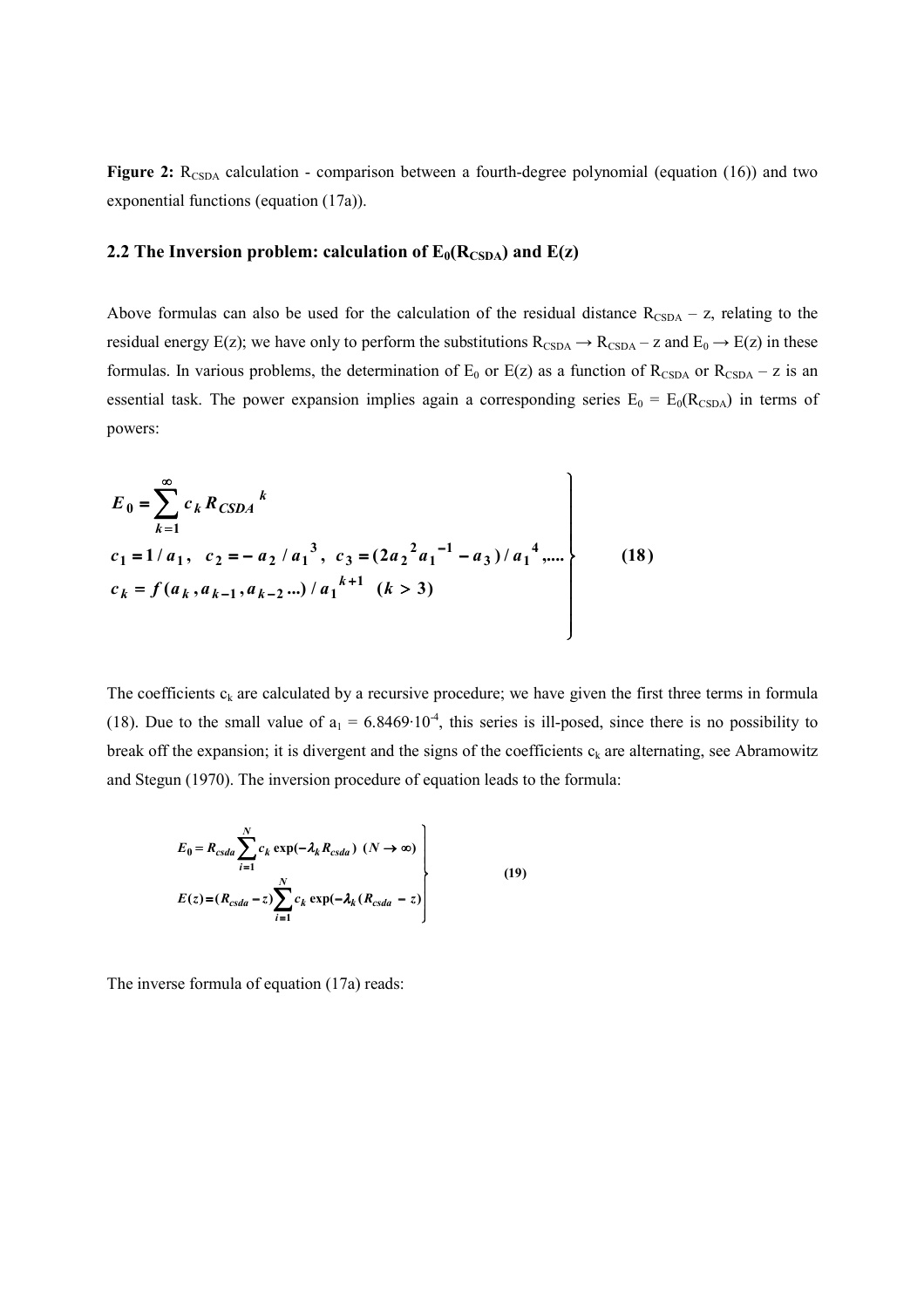$$
c'_{k} = c_{k} \cdot (18/10) \cdot Z \cdot \rho \cdot (75.1/E_{I})^{q_{k}} / (A_{N} \cdot \rho_{w})
$$
\n
$$
\lambda^{-1}{}_{k} = \lambda^{-1}{}_{k} \cdot (10 \cdot \rho_{w} / 18) \cdot (75.1/E_{I})^{pk} \cdot A_{N} / (\rho \cdot Z)
$$
\n
$$
E(z) = (R_{CSDA} - z) \cdot \sum_{k=1}^{5} c'_{k} \cdot \exp[-(R_{CSDA} - z) \cdot \lambda'_{k}]
$$
\n(20)

For therapeutic protons, a very high precision is obtained by the restriction to  $N = 5$  (Table 4 and Figure 4). Formula (20) is also suggested by a plot  $S(R_{CSDA}) = E_0(R_{CSDA})/R_{CSDA}$  according to equation (17a). This plot is shown in Figure 3 and gives rise for an expansion of  $S(R_{\text{CSDA}})$  in terms of exponential functions. This plot is obtained by an interchange of the plot  $E_0$  versus  $R_{\text{CSDA}}$  and a calculation according to Relation.

 $\mathbf{I}$ 

| C <sub>1</sub> | c <sub>2</sub> | $C_3$     | C <sub>4</sub>                                                        | c <sub>5</sub> |        | Λ2 |       |        |           |        |
|----------------|----------------|-----------|-----------------------------------------------------------------------|----------------|--------|----|-------|--------|-----------|--------|
|                |                |           | 96.63872 25.0472 8.80745 4.19001 9.2732 0.0975 1.24999 5.7001 10.6501 |                |        |    |       |        | 106.72784 |        |
|                |                |           |                                                                       |                |        |    | $q_2$ |        | $q_4$     |        |
| $-0.1619$      | $-0.0482$      | $-0.0778$ | 0.0847                                                                | $-0.0221$      | 0.4525 |    | 0.195 | 0.2125 | 0.06      | 0.0892 |

**Table 4:** Parameters of the inversion Formula (40) with  $N = 5$  (dimension of  $c_k$ : cm/MeV,  $\lambda_k$ : cm<sup>-1</sup>).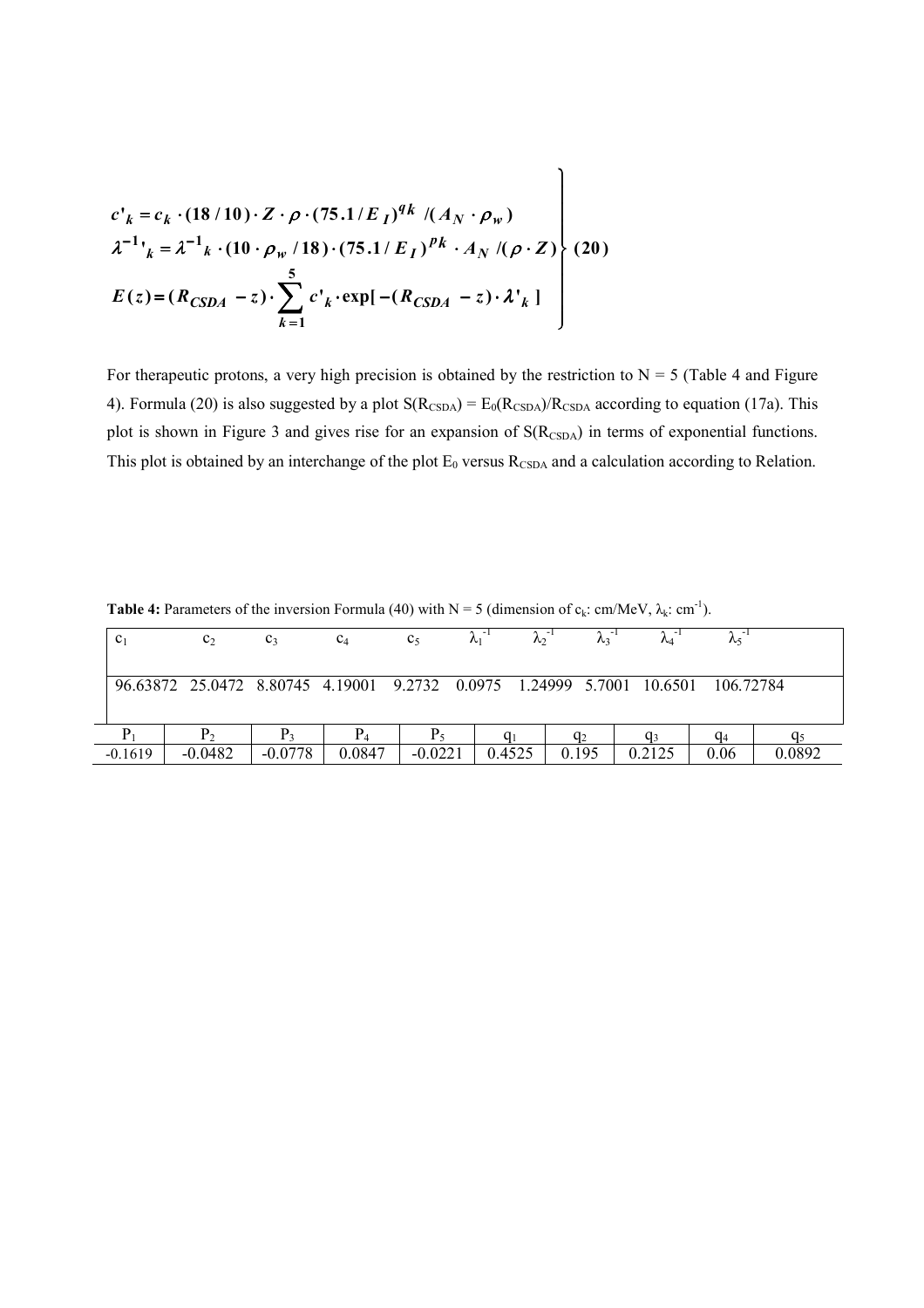

**Figure 3:** Plot  $S(R_{CSDA}) = E_0/R_{CSDA}$  provides a justification of the representation of S by exponential functions.

One way to obtain the inversion Formula is to find  $S(R_{\text{CSDA}})$  by a sum of exponential functions with the help of a fitting procedure. Thus it turned out that the restriction to five exponential functions is absolutely sufficient and yields a very high accuracy. A more rigorous way (mathematically) has been described in the LR of Ulmer (2007).



**Figure 4:** Test of the inverse Formula (40)  $E_0 = E_0(R_{CSDA})$  by five exponential functions. The mean deviation amounts to 0.11 MeV. The plot results from Figure 1.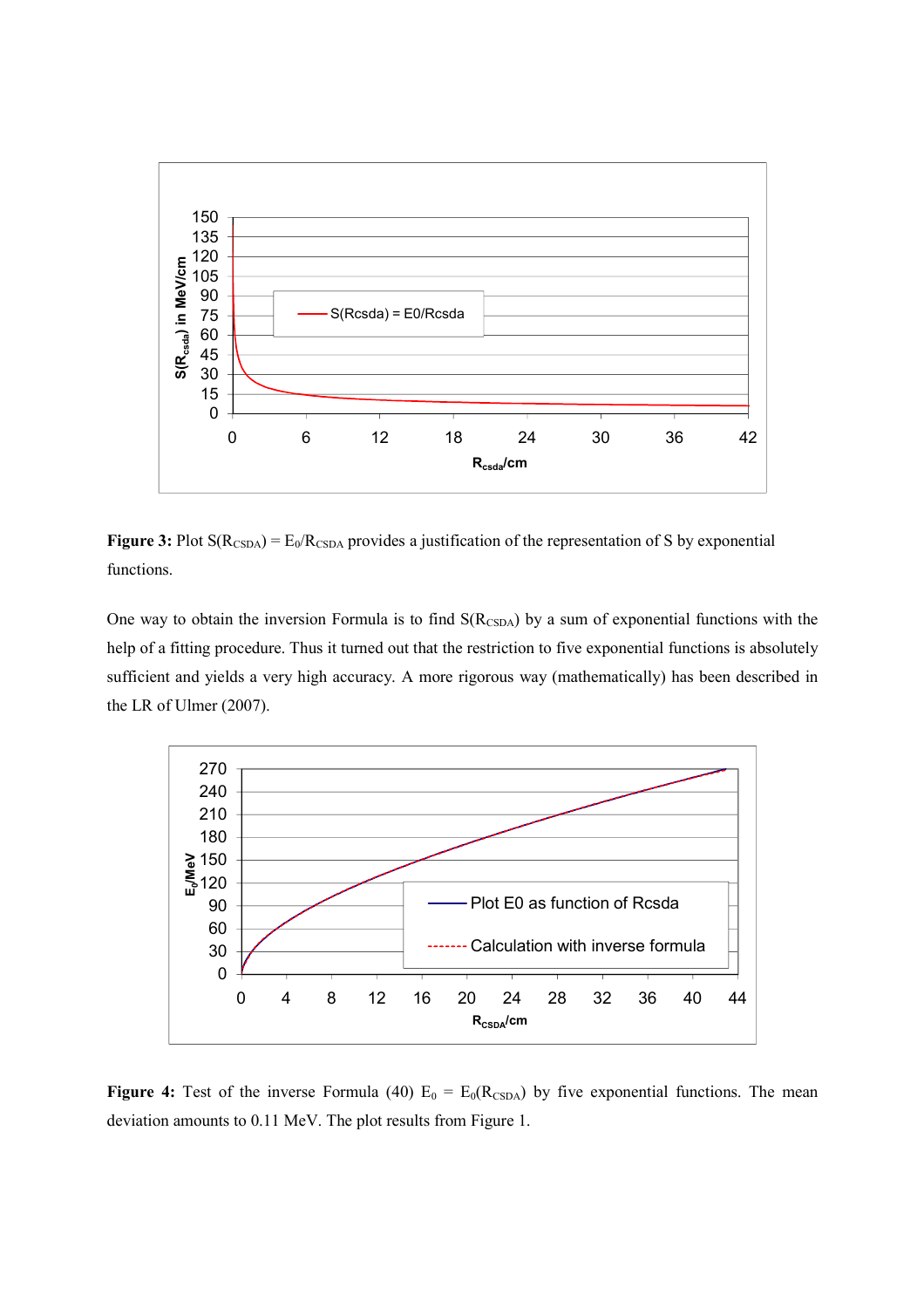The residual energy  $E(z)$ , appearing in equation (20), is the desired analytical base for all calculations of stopping power and comparisons with GEANT4. The stopping power is determined by  $dE(z)/dz$  and yields the following expression:

$$
S(z) = dE(z)/dz
$$
  
=  $-E(z)/(R_{CSDA} - z) + \sum_{k=1}^{N} \lambda_k E_k(z) (N \rightarrow \infty)$   
 $E_k(z) = c_k (R_{CSDA} - z) \cdot \exp[-\lambda_k (R_{CSDA} - z)]$  (21)

The aforementioned restriction to  $N = 5$  is certainly extended to equation which can be considered as a representation of the BBE in terms of the residual energy  $E(z)$ . Due to the low-energy corrections ( $a_0$ ,  $a_{shell}$ ,  $a<sub>Barkas</sub>$ ) the energy-transfer function dE(z)/dz remains finite for all z (i.e.,  $0 \le z \le R<sub>CSDA</sub>$ ). This is, for instance, not true for the corresponding results according to Formulas  $at z = R_{CSDA}$ . The calculation of  $E(z)$  and  $dE/dz$  according to equations, referred to as LET, is presented in Figure 5. The figure shows that, within the framework of CSDA, the LET of protons is rather small, except at the distal end of the proton track.



Figure 5: E(z) and  $dE(z)/dz$  as a function of z (LET based on CSDA); energy straggling is omitted.

A change from the interacting reference medium water to any other medium can be carried out by the calculation of  $R_{\text{CSDA}}$ , where the substitutions have to be performed and used in equations:

# $R_{CSDA}(medium) = R_{CSDA}(water) \cdot (Z \cdot \rho / A_N)_{water} \cdot (A_N / Z \cdot \rho)_{medium}$  (22)

It is also possible to apply Formulas in a stepwise manner (e.g., voxels of CT). This procedure will not be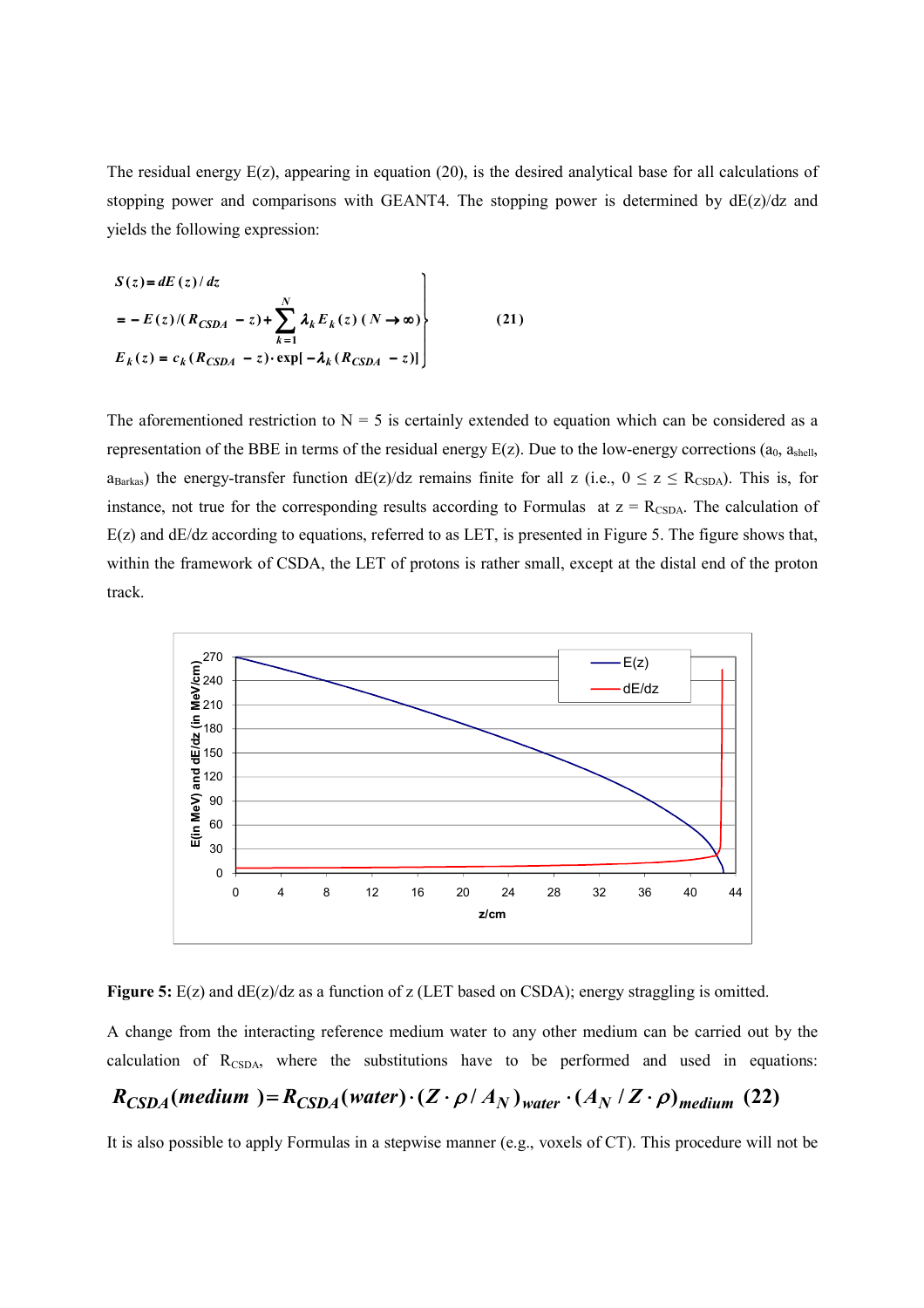discussed here, since it requires a correspondence between  $(Z \cdot \rho/A_N)_{\text{Median}}$  and information provided by CT, see Schneider et al (1996). With regard to heterogeneous media with only CT data as basis information the application of BBE is a more difficult task.

## **2.3 Qualitative properties of the electron transfer described by BBE and electron capture**

According to BBE the energy spectrum of produced by carbon ions should be the same as that produced by protons, and the only difference between protons and carbon ions should be the intensity of the released collision electrons, i.e. the amplification factor should be 36 for carbon ions. It is well-known that this property is not valid for the following reasons: The average ionization energy for carbon ions turned out to be  $E_1 = 80$  eV instead of  $E_1 = 75$  eV for protons (ICRU49, Paul 2007). The paper of Paul (2007) is based on investigations of some other authors (Bichsel et al 2000, Dingfelder et al 1998, Kraft 200, Krämer et al 2000, Sigmund 1997)The second reason is the electron capture of the carbon ion. Thus a carbon ion can capture a free electron, which has been excited immediately before. Figure 7 shows this effect. However, only electrons with a slow relative velocity to the carbon ion can account for this process (vrelative about 0). Since the transition time of the capture electron to a lower atomic state of the carbon ion is less than  $10^{-10}$  sec with a simultaneous emission of light (UV or visible), it is possible that the captured electrons goes lost again, and only a stripping effect occurs for a short time. If the  $C^{6+}$  ions has been finally transferred to a stable  $C^{5+}$  ion, the identical process can be repeated until at the end track a neutral carbon atom is obtained having only a thermal energy. In the environment of the Bragg peak the effective charge of the carbon ion is about the same that of a proton, namely  $+e_0$ . Since the electron capture can only occur for electrons of which the relative velocity is slow, the upper energy limit of the energy exchange  $E_{ex}$  is the Fermi edge  $E_F$ , which is for an electron gas not higher than the thermal energy  $k_B T$ . If the charge of carbon ion amounts to  $+6e_0$  and, at least,  $> +e_0$ , the environmental atomic electrons suffer lowering of the energy levels due to the Coulomb interaction, which leads to an increase of  $E_I$ . Therefore the stated value of  $E_I = 80$  eV represents an average value produced the fast carbon ion starting with  $+6 \cdot e_0$ and ending with an uncharged, neutral carbon atom.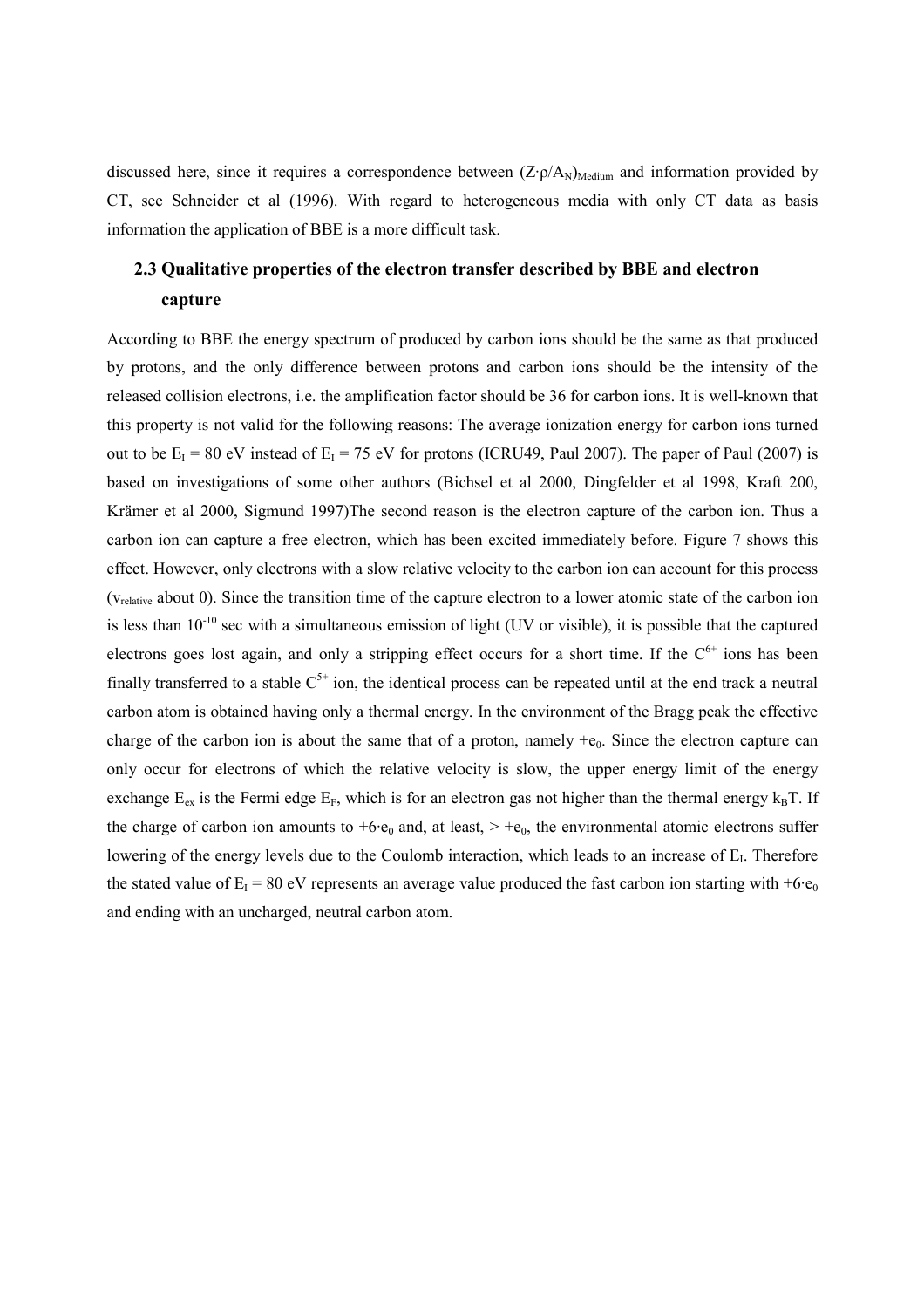## **Qualitative figure of projectile interaction of a charged particle BBE:**



**Relative velocity between carbon and electron**  $v = 0$  **(transition time**  $\leq 10^{-10}$  **sec) :** 

 **Electron capture by carbon ion** 



**Figure 7:** Excitation of an atomic electron by the collision interaction of a fast carbon ion with an atomic electron and the reversal process of the electron capture.

## **2.4 Application Fermi-Dirac statistics to electron capture**

In the following it is the task to obtain a quantum-statistical description of electron capture and stripping of electrons, i.e. those electrons which reduce the effective charge of the carbon ion for a short time and go lost before a transition to a stable atomic state of carbon can occur. For this purpose we consider the quantum statistical energy exchange  $E_{ex}$  between projectile particle such as proton, He ion or carbon ion. The related mathematical procedure can be used to describe processes like energy straggling, lateral scatter and energy/charge exchange between projectile ion and released electrons below the Fermi edge  $E_F$ . However, before we can account for the latter problem we have to consider the related mathematical tools.

In general, if H represents the Hamiltonian (either non-relativistic or relativistic) and f(H) an operator functions, then for continuous operators H the connection holds:

$$
\begin{aligned}\nH \cdot \Psi &= E \cdot \Psi \\
f(H) \cdot \Psi &= f(E) \cdot \Psi\n\end{aligned} \tag{23}
$$

At first we apply this relation in the non-relativistic case to derive the Gaussian convolution for the description of energy straggling. If the stopping power  $S(z) = dE(z)/dz$  of protons is calculated by BBE or by phenomenological equations (13, 22) based on classical energy dissipation, then the energy fluctuations are usually accounted for by: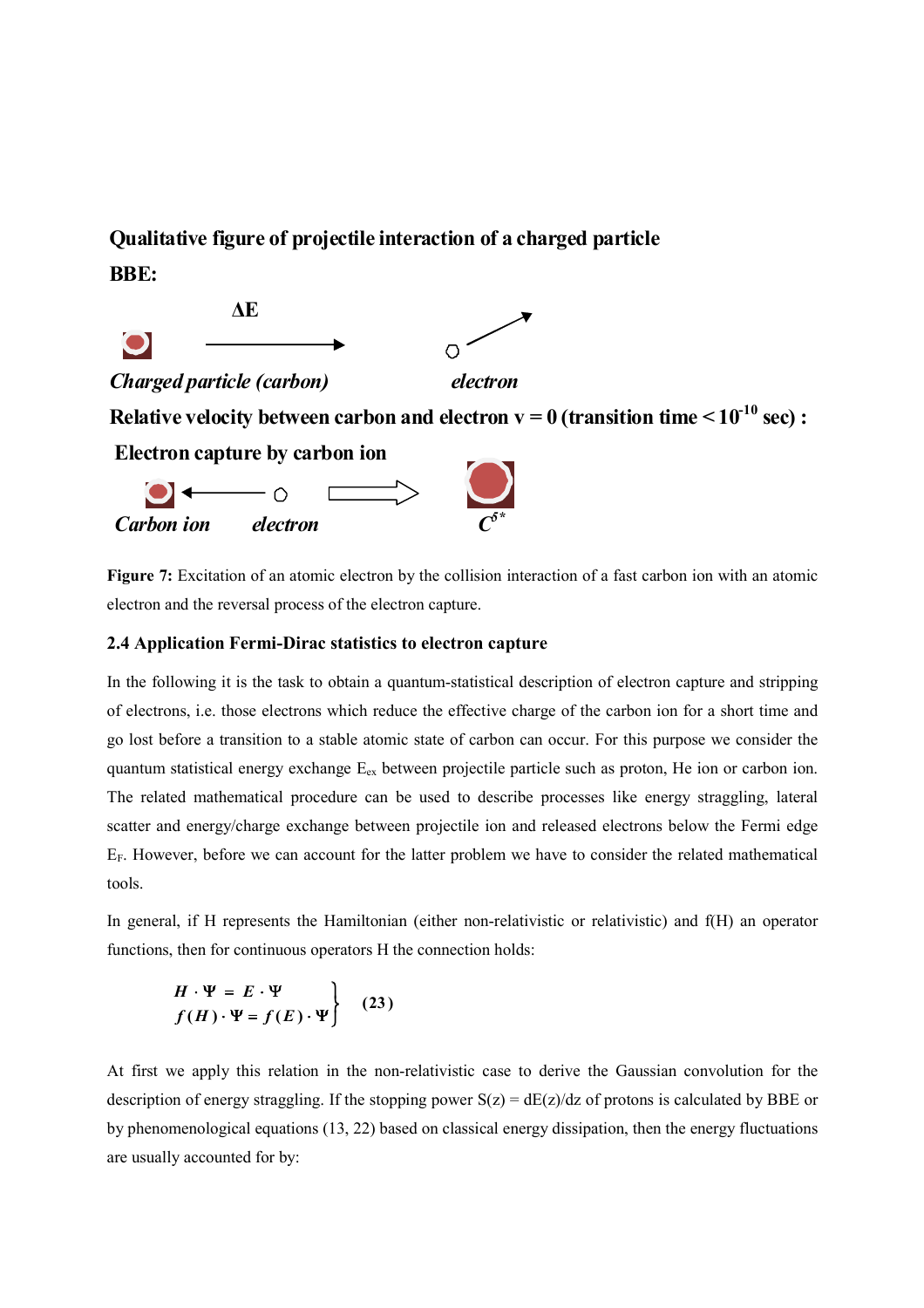$$
S(z) = \int S_{Resda} (u) K(\sigma, u - z) du
$$
 (24)

This kernel may either be established by non-relativistic transport theory (Boltzmann equation) or, as we prefer here, by a quantum statistical derivation. Let  $\varphi$  be a distribution function and  $\Phi$  a source function, mutually connected by the operator  $F_H$  (operator notation of a canonical ensemble):

$$
\varphi = \exp(-H / E_{ex}) \Phi = F_H \Phi
$$
  
\n
$$
F_H = \exp(-H / E_{ex})
$$
\n(25)

An exchange Hamiltonian H couples the source field  $\Phi$  (proton fluence) with an environmental field  $\phi$  by FH, due to the interaction with electrons:

$$
H = -\frac{\hbar^2}{2m} d^2 / dz^2
$$
  
exp(0.25  $\sigma^2 d^2 / dz^2$ ) $\Phi = F_H \Phi = \varphi$   

$$
\sigma^2 = 2\hbar^2 / mE_{ex}
$$
 (26)

It must be noted that the operator equation (26) was formally introduced (Ulmer 2010) to obtain a Gaussian convolution as Green's function and to derive the inverse convolution.  $F_H$  may formally be expanded in the same fashion as the usual exponential function  $exp(\xi)$ ;  $\xi$  may either be a real or complex number. This expansion is referred to as Lie series of an operator function. Only in the thermal limit (equilibrium), can we write  $E_{ex} = k_B T$ , where  $k_B$  is the Boltzmann constant and T is the temperature. This equation can be solved by the spectral theorem provided by the discipline '*functional analysis'*:

f.

$$
F_H \Phi = \gamma \Phi
$$
  
\n
$$
\Phi_k = \exp(-ikz)/\sqrt{2\pi}
$$
  
\n
$$
F_H \Phi_k = \gamma(k) \exp(ikz)/\sqrt{2\pi} = \exp(-\sigma^2 k^2/4) \cdot \exp(ikz)/\sqrt{2\pi}
$$
  
\n
$$
K(\sigma, u-z) = \int \Phi_k^*(z) \Phi_k(u) \gamma(k) dk = \frac{1}{2\pi} \int \exp(-\sigma^2 k^2/4) \exp(ik(u-z)) dk
$$
  
\n
$$
K(\sigma, u-z) = \frac{1}{\sigma \sqrt{\pi}} \exp(-(u-z)^2/\sigma^2)
$$
\n(27)

The kernel *K* according to equation (27) may either be established by non-relativistic transport theory (Boltzmann equation) or, as we prefer here, by a quantum statistical derivation. It is a noteworthy result (Ulmer 2007) that a quantum stochastic partition function leads to a Gaussian kernel as a Green's function, which results from a Boltzmann distribution function and a non-relativistic exchange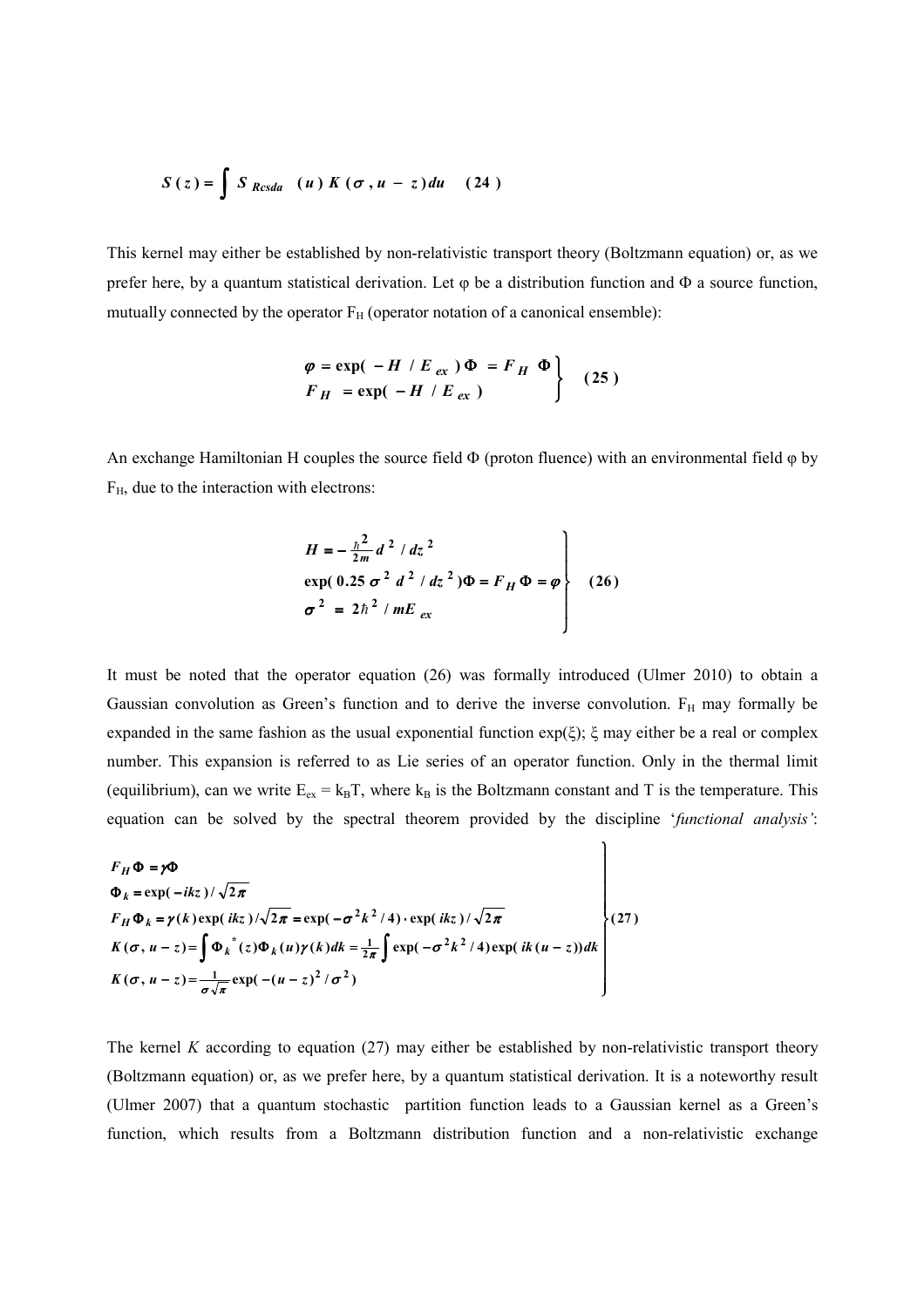Hamiltonian *H*. An operator formulation of a canonical ensemble is obtained by the following way: let  $\phi$ be a distribution (or output*/*image) function and Φ a source function, which are mutually connected by the operator. In a 3D version, linear combinations of K(σ, u – x) and the inverse kernel K<sup>-1</sup> are also used in scatter problems of photons (Ulmer 2010). As an example, we consider the Schrödinger equation of a free electron transferring energy from the projectile to the environment and obeying a Boltzmann distribution function  $f(H) = exp(-H/E<sub>ex</sub>)$ :

$$
H = -\frac{\hbar^2}{2m}\Delta \quad (28)
$$

The above relation provides:

$$
\exp(-H/E_{ex}) \cdot \exp(-i\vec{k}\cdot\vec{x})/(\sqrt{2\pi})^3 = \exp(-\hbar^2\vec{k}^2/(2mE_{ex})) \cdot \exp(-i(\vec{k}\cdot\vec{x}))/(\sqrt{2\pi})^3
$$
\n(29)

In the case of thermal equilibrium, we can replace the exchange energy  $E_{ex}$  by  $k_BT$ .

## **2.4.1 Dirac equation and Fermi-Dirac statistics**

With regard to our task the Dirac equation to describe the particle motion is an adequate starting-point:

$$
\begin{array}{ccc}\nH & p = c \, \vec{\alpha} & \vec{p} + \beta & mc \, ^2 \\
\vec{\alpha} = \begin{pmatrix} 0 & \vec{\sigma} \\ \vec{\sigma} & 0 \end{pmatrix} \, \beta = \begin{pmatrix} 1 & 0 \\ 0 & -1 \end{pmatrix} \\
H & p \, ^2 = c \, ^2 \, p \, ^2 + m \, ^2 \, c \, ^4\n\end{array}\n\bigg\} \tag{30}
$$

Please note that in the notation of equation (30)  $\vec{\sigma}$  refers to the Pauli spin matrices (this should not be confused with the *rms-*value σ of a Gaussian distribution function). In position representation we obtain:

$$
(\beta mc^2 + \frac{\hbar c}{i} \cdot \vec{\alpha} \cdot \nabla)\psi = E_D \cdot \psi \qquad (31)
$$

According to Feynman 1962 we can write:

$$
E_{D} = \pm mc^{2} \sqrt{1 + 2 \cdot E_{Pauli} / mc^{2}}
$$
 (32)

 $E_{Pauli}$  is the related energy value resulting from the Pauli equation.

From the view-point of the many-particle-problem Fermi-Dirac statistics is adequate mean by the notation of operator functions:

$$
f_F(\hat{H}) = \frac{1}{1 + \exp[(H \ D - E_F)/E_{ex}]} \cdot d_s(H_D) \quad (33)
$$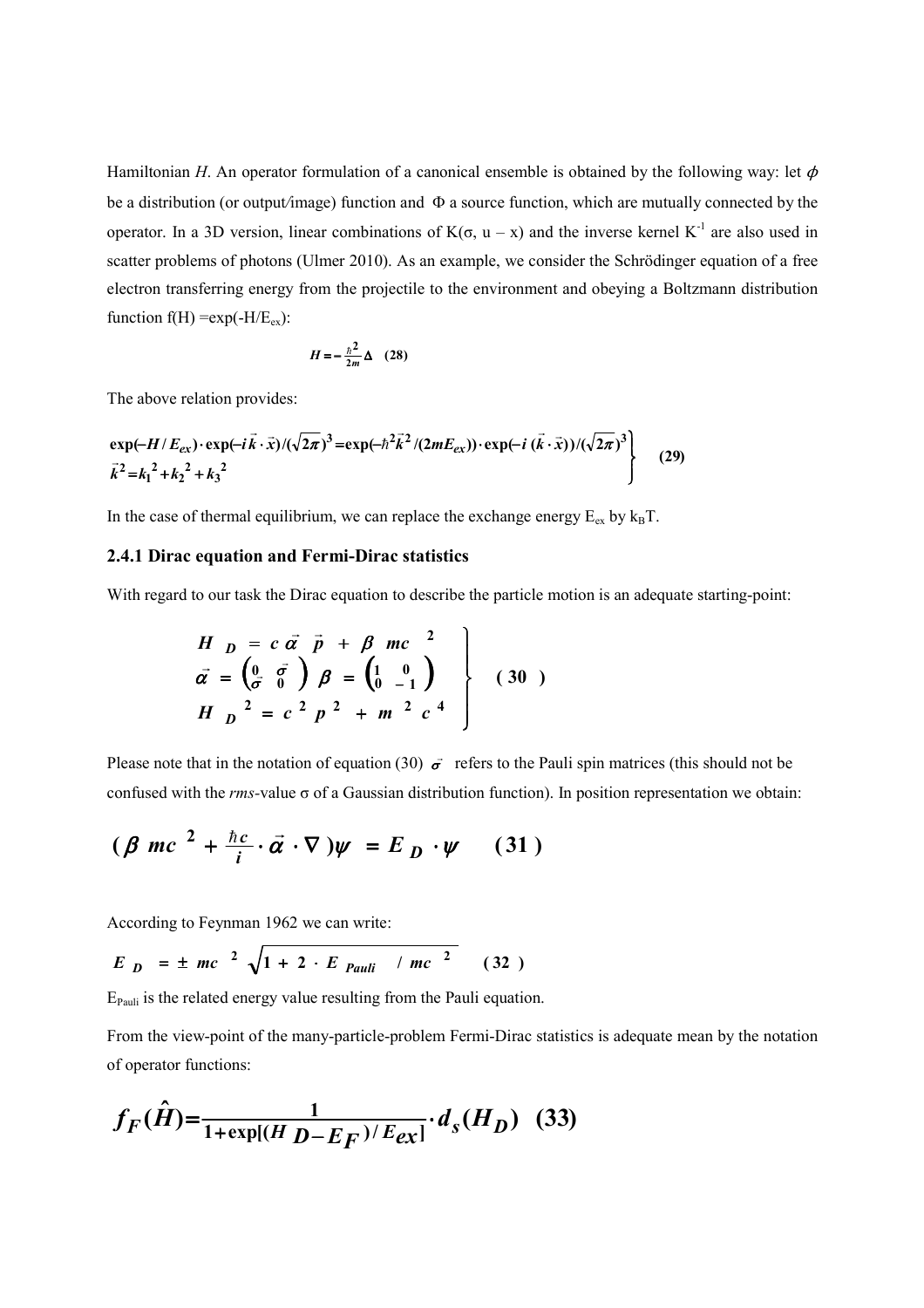$E_F$  represents the energy of the Fermi edge (usually some eV) and  $d_s$  the density of states of the Hamiltonian H<sub>D</sub>.

$$
f_F(\hat{H})^n = \left[\frac{1}{1 + \exp[(H \ D - E \ F)/E_{ex}]} \cdot d_s(H \ D)\right]^n \ (34)
$$

We iterate equation (34) n-times and obtain:

$$
f_F(\hat{H})^n = \left[\frac{\exp[-(H_D - EF)/2E_{ex}]}{\exp[-(H_D - EF)/2E_{ex}]+\exp[(H_D - EF)/2E_{ex}]} \cdot d_s(H_D)\right]^n (35)
$$

By that, the above expression assumes the shape:

$$
f_F(\hat{H})^n = \left[\frac{1}{2} \frac{\exp[-(H_D - E_F)/2E_{ex}]}{\cosh[(H_D - E_F)/2E_{ex}]} \cdot d_s(H_D)\right]^n
$$
  
=  $\left[\frac{1}{2} \exp[-(H_D - E_F)/2E_{ex}]\cdot \sech[-(H_D - E_F)/2E_{ex}]\cdot d_s(H_D)\right]^n$  (36)

Since  $1/\cosh(\xi) = \sech(\xi)$  holds, we are able to carry out the following expansion, which is given by the Euler numbers E<sub>1</sub> (see e.g. Abramowitz and Stegun 1970). Convergence is only established for  $\xi \leq \pi/2$ . Therefore we have derived a modified expansion which provides convergence for arbitrary arguments of ξ (Ulmer and Matsinos 2010):

$$
\sec h(\xi) = \exp(-\xi^{2}) \cdot \sum_{l=0}^{\infty} \alpha_{2l} \cdot \xi^{2l}
$$
  

$$
\alpha_{2l} = E_{2l} / (2l)! + \sum_{l'=1}^{l} (-1)^{l'+1} \cdot \alpha_{2l-2l'} / l'!
$$
 (37)

The spectral theorem of functional analysis provides: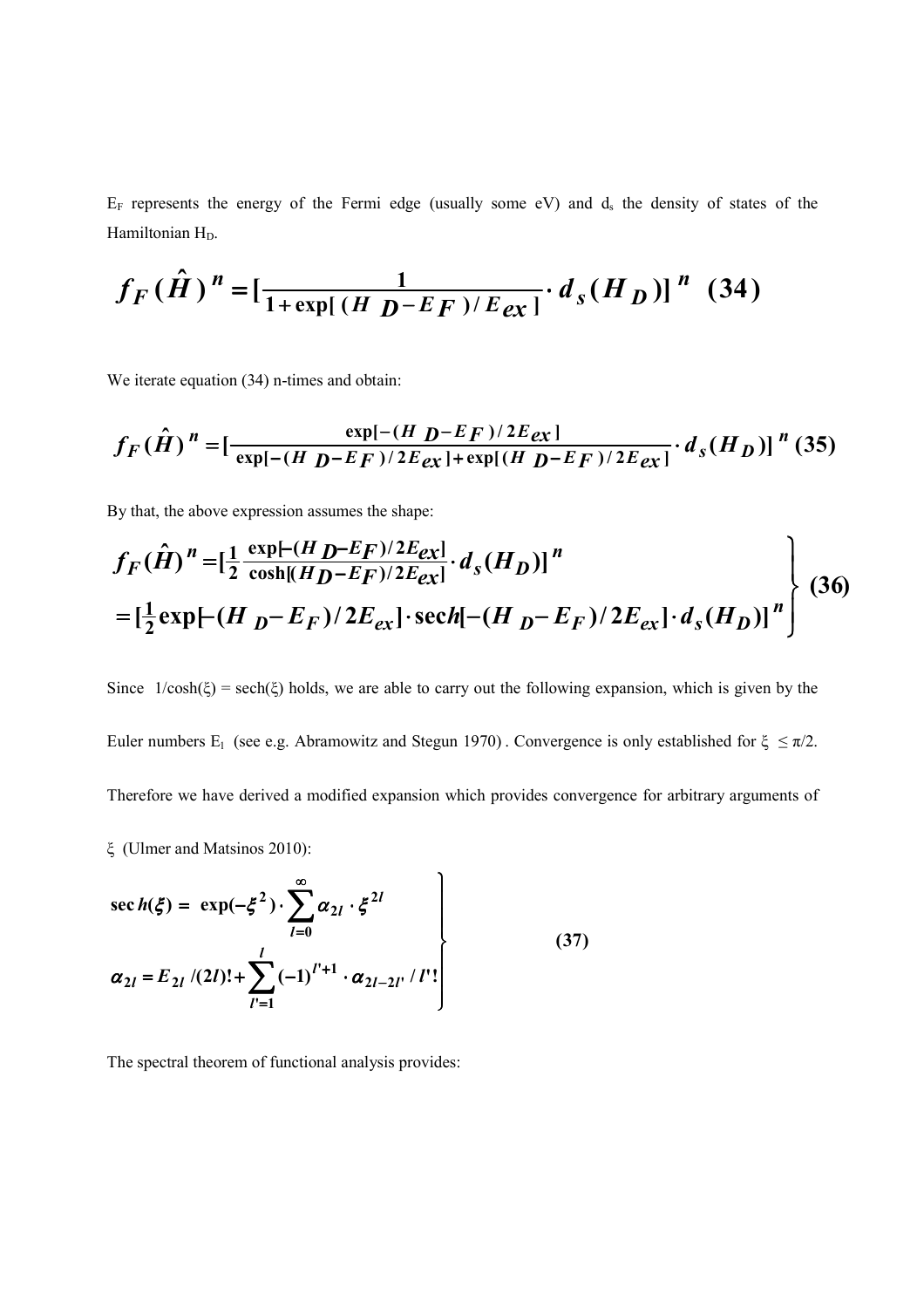$$
\eta(k) = [mc^2 \sqrt{1 + \hbar^2 \cdot k^2 / m^2 c^2} - E_F]/E_{ex}
$$
  
\n
$$
\gamma(\eta(k)) = [\frac{1}{2} (\eta \cdot E_{ex} + E_F) / mc^2]^n \cdot \exp(-n\eta/2) \cdot \sech(\eta/2)^n]
$$
\n(38)

By performing all integrations we obtain the distribution functions in the energy space (equation (39)) and position space (equation (39a)):

$$
S_E = N_f \cdot \exp(-(E_n(k) - E_{Average,n})^2 / 2\sigma_E(n)^2) \cdot \sum_{l=0}^{\infty} b_l(n, mc^2) \cdot (E_n(k) / 2E_{ex})^l \tag{39}
$$
  

$$
K_F = N_f \cdot \sum_{l=0}^{\infty} H_l((u - z - z_{shift}(l))/\sigma_n) \cdot B_l(n, mc^2) \cdot \exp(-(u - z - z_{shift}(l))^2 / 2\sigma_n^2) \tag{39a}
$$

According to Bohr's formalism, Bethe et al (1953), the formula for energy straggling (or fluctuation)  $S_F$  is given by:

$$
S_F = \frac{1}{\sqrt{\pi}\sigma_E} \exp[-(E - E_{Average})^2 / \sigma_E^2]
$$
 (40)

The fluctuation parameter  $\sigma_E$  can be best determined using the method of Bethe et al (1953). Furthermore we can verify the connection between  $E_{Average}$  in the theory of Bohr and the Fermi edge energy  $E_F$ , since  $E_{Average}$  results from the repeated iteration of  $E_F$ .

$$
\Delta \sigma_E^2 = \Delta z \cdot \frac{1}{2} \cdot (Z/A_N) \cdot \rho \cdot f \cdot \frac{2mc^2}{1-\beta^2} (1-\beta^2/2)
$$
 (for finite intervals  $\Delta z$ )  
\n
$$
f = 0.1535 \text{ MeVcm}^2/\text{g}
$$
\n
$$
d\sigma_E^2/dz = \frac{1}{2} \cdot (Z/A_N) \cdot \rho \cdot f \cdot \frac{2mc^2}{1-\beta^2} (1-\beta^2/2)
$$
\n(41)

 $\Delta \sigma_E^2$  contains as a factor the important magnitude  $E_{\text{max}}$ , that is, the maximum energy transfer from the proton to an environmental electron; it is given by  $E_{max} = 2mv^2/(1-\beta^2)$ . In a non-relativistic approach, we get  $E_{max} = 2mv^2$ .  $E_{max}$  can be represented in terms of the energy E, and, for the integrations to be performed, we recall the relation  $E = E(z)$  according to formula (40):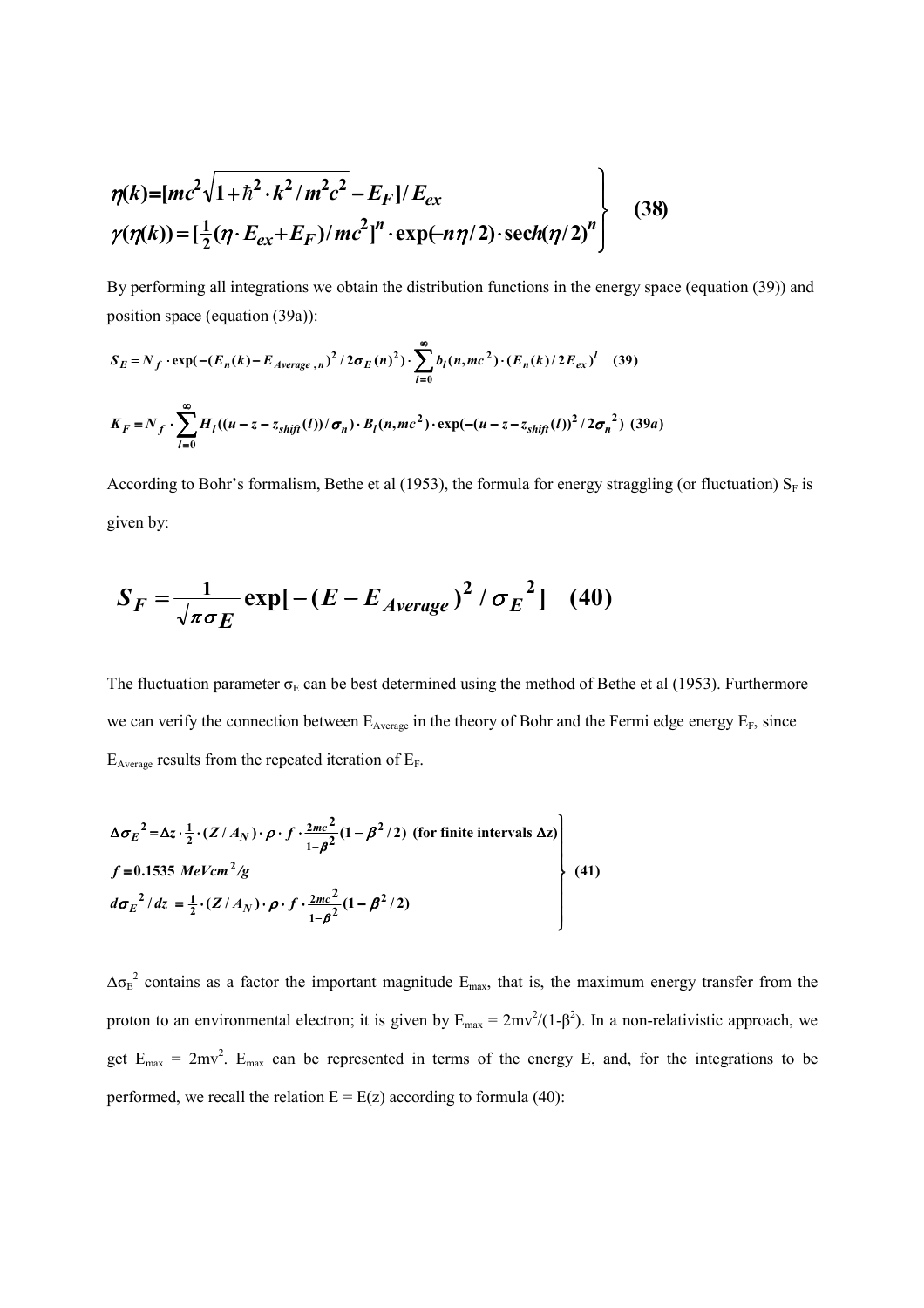$$
E_{\text{max}}(in\ keV) = \sum_{k=1}^{4} s_k \cdot E^k \quad (E\ in\ MeV) \tag{42}
$$



Figure 6: Calculation of E<sub>max</sub> according to equation (42). The straight line refers to the non-relativistic limit.

However, we should like to point out that according to the preceding section this determination is only valid for protons and cannot be applied to heavy ions without a change of the parameters.

**Table 5.** The parameters  $s_k$  for the calculation of  $E_{\text{max}}$  (formula (42)).

| <sup>2</sup>   | 52             |                   | OД              |
|----------------|----------------|-------------------|-----------------|
| 2.176519870758 | 0.001175000049 | $-0.000000045000$ | 0.0000000000348 |

As in a previous section we use the definition  $S(z) = dE(z)/dz$  according to BBE. Since  $S(z)$  is proportional to  $q^2$ , the following equation (44) provides  $q^2(E) = q_0^2 \cdot S_E$ .

 $f_F(\hat{H})^n S(z) = \left[\frac{1}{2} \exp[-(H_D - E_F)/2E_{ex}]\right] \cdot \sec h[-(H_D - E_F)/2E_{ex}] \cdot d_s(H_D)]^n S(z)$  (44)

The transition to the integration (continuum approach up to second order) provides: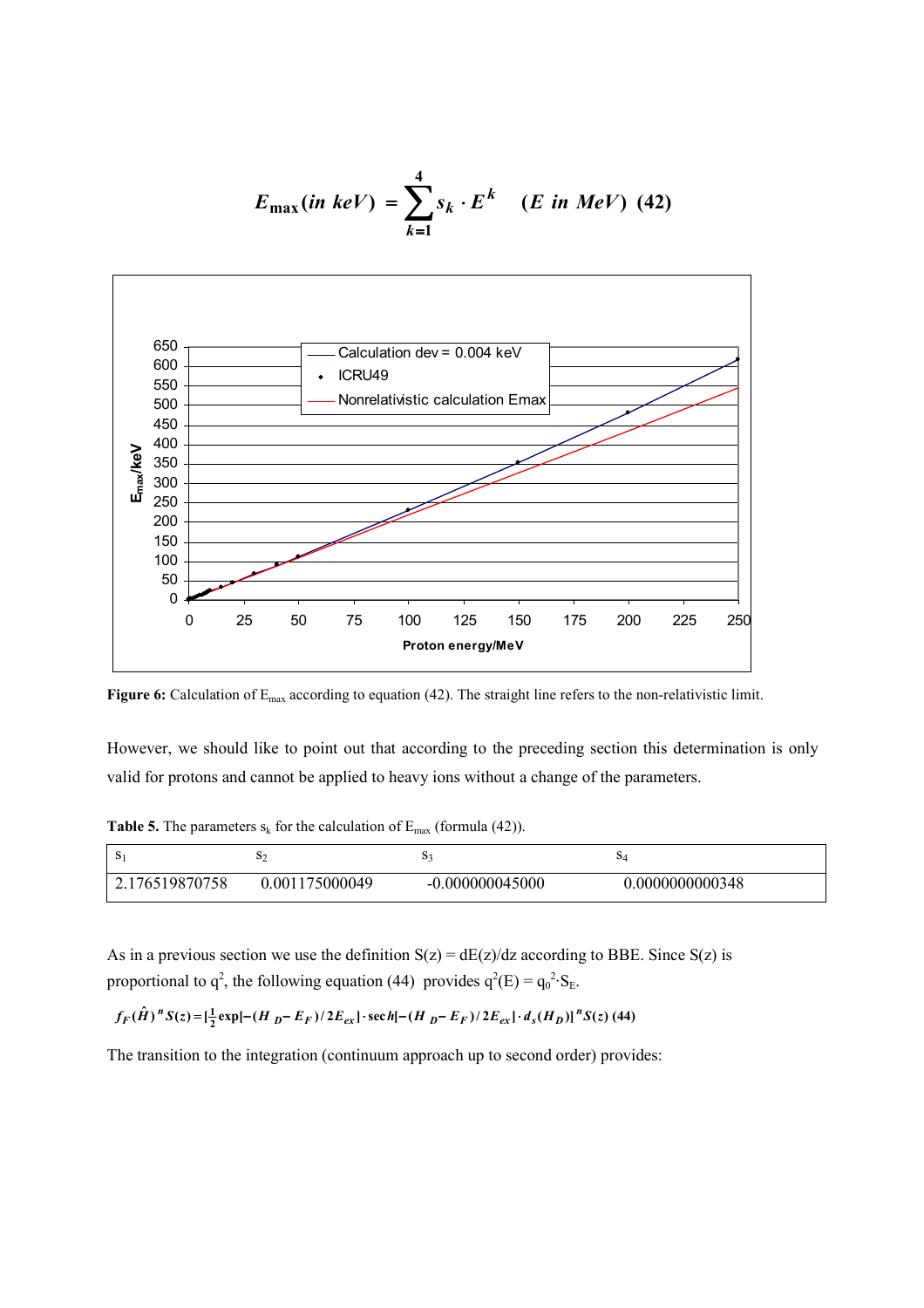$$
q^{2}(E) = q_{0}^{2} [erf(E/s_{E}) - A \cdot (1 - E/E_{0}) \cdot (1 - (E/E_{0}) \cdot \exp(-E^{2}/s_{E}^{2}))]
$$
  
\n
$$
s_{E}^{2} = q_{0}^{3} \cdot \pi \cdot m^{2} c^{4} (1 + 1/M^{2} c^{4})
$$
  
\n
$$
A = q_{0}^{2} \cdot \pi^{2} \cdot mc^{2} / Mc^{2}
$$
\n(44a)

An essential result is that we are able to modify the previous formula between initial energy  $E_0$  and the range  $R_{csda}$ :

#### **(45) : / ; : 0** *E initial energy pernucleon N nucleon number*  $(E_0 \cdot N / q_{\text{eff}}^2) + \beta (E_0 \cdot N / q_{\text{eff}}^2)^2 + \gamma (E_0 \cdot N / q_{\text{eff}}^2)^3 + \delta (E_0 \cdot N / q_{\text{eff}}^2)^4$ **0 2 3 0 2 2 0 2**  $Rcsda = \alpha(E_0 \cdot N / q_{eff}^2) + \beta(E_0 \cdot N / q_{eff}^2)^2 + \gamma(E_0 \cdot N / q_{eff}^2)^3 + \delta(E_0 \cdot N / q_{eff}^2)^4$ J

Please note that the parameters have slightly to be modified  $\alpha = 0.0069465598$ ;  $\beta = 0.0008132157$ ;  $\gamma = -$ 0.00000121069;  $\delta = 0.000000001051$ .

If  $N = 1$  and  $q_{eff} = 0.995$  the above formula is valid for protons. However, it turns out that the determination of the effective charge  $q_{\text{eff}}$  depends on the initial energy  $E_0$ . This can be verified by Figure 7.



**Figure 7.** Effective charge of protons, Helium and Carbon ions as a function of the initial energy  $E_0$ .

## **3. Results**

In the following we present results of calculations for protons, He ions and carbon ions; the initial energy amounts to 400 MeV/nucleon. This appears to be a reasonable restriction with regard to therapeutic conditions. Thus Figure 8 shows that at the end of the projectile track all charged ions nearly behave in the same manner.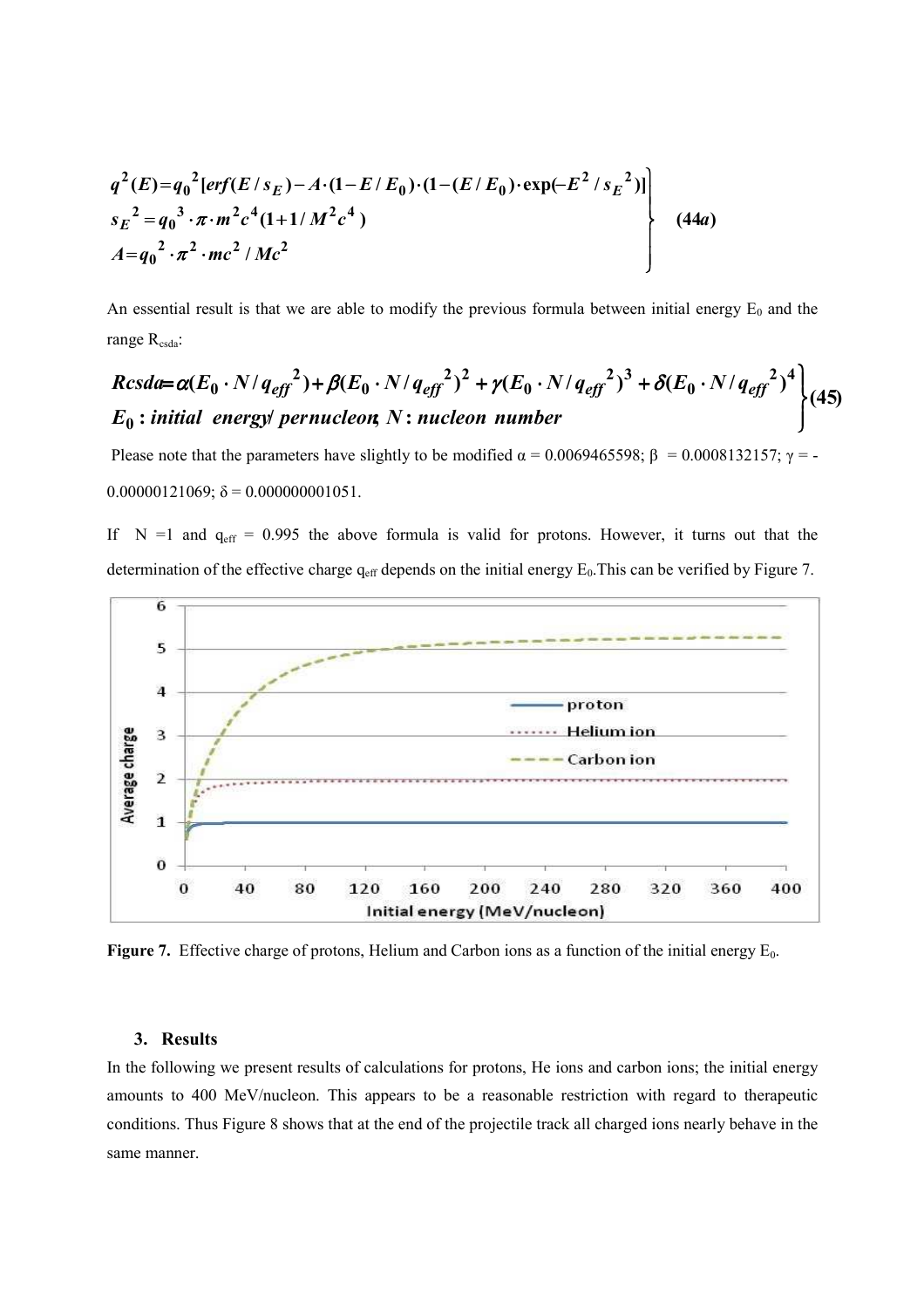

Figure 8: Actual charge of protons, Helium and Carbon ions in dependence of the residual energy /MeV/nucleon).

The following figure provides a more detailed behavior in the low energy domain. The residual energy per nucleon amounts to 10 MeV or smaller.



**Figure 9:** Section of the above figure for  $E \le 10$  MeV.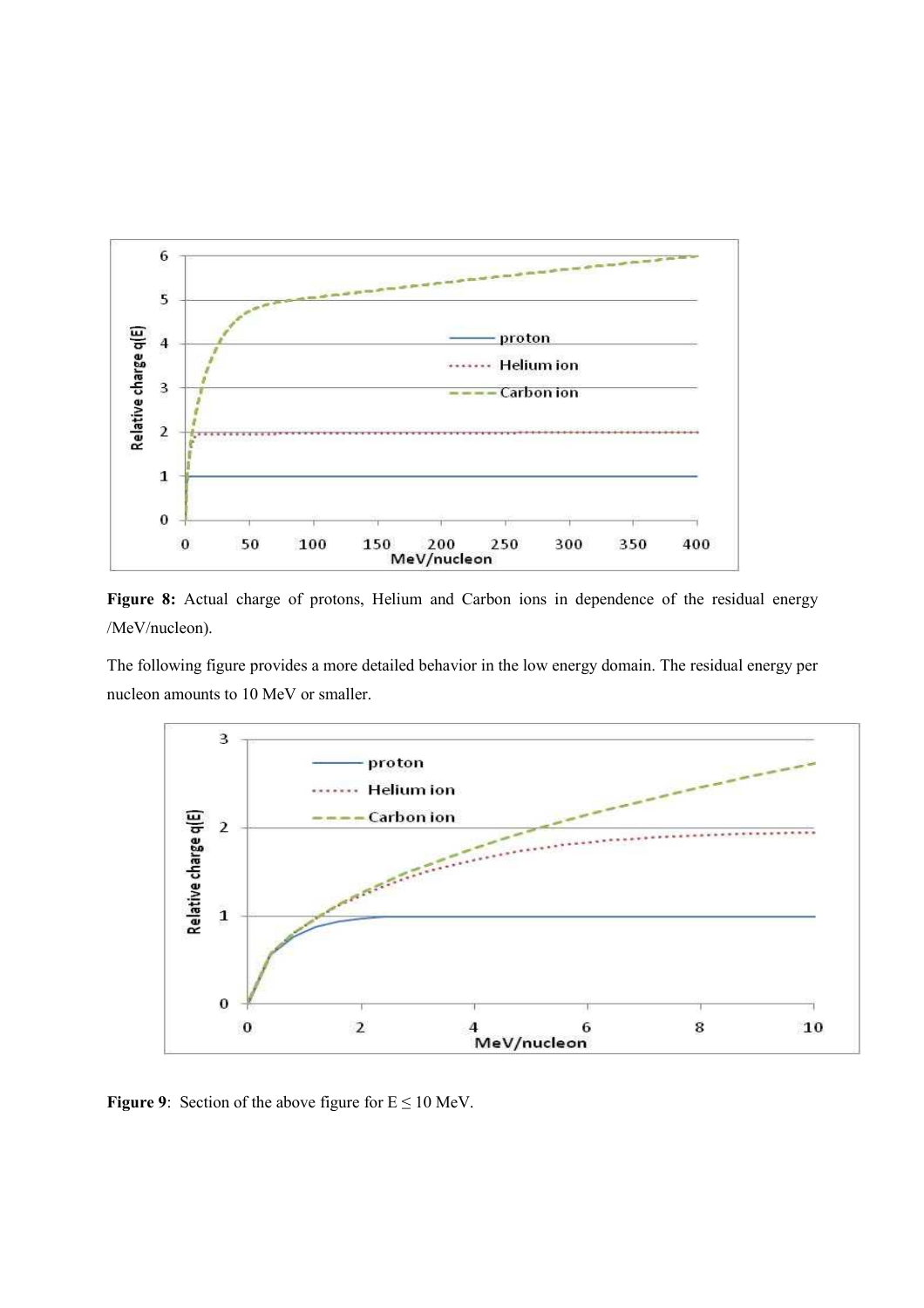The succeeding figure 10 presents the decrease of the actual charge of carbon ions in dependence of the initial energy  $E_0$ /nucleon. Thus we can conclude that for residual energies  $E < 50$  MeV/nucleon the behavior of the carbon ions does not depend on the initial energy  $E_0$ .



**Figure 10:** Effective charge  $q(E)$  of carbon ions in dependence of the initial energy for the cases  $E_0 = 200$ , 300 and 400 MeV/nucleon.

With regard to the therapeutic efficacy the behavior of the LET in the environment of the Bragg peak is very significant. For a comparison, we first regard a previous result (Ulmer and Matsinos 2010) referring to the LET of protons. According to Figure 11 the stopping power of protons at the end track depends significantly on the initial energy  $E_0$  and on the beam-line (energy spectrum at the impinging plane). The electron capture of the proton at the end track is ignored. However, the previous figure 9 clearly shows that with regard to protons the electron capture only becomes more and more significant, when the actual proton energy is smaller than  $E = 2$ MeV. The electron capture of protons at the end track would make the LET of protons zero independent of the initial energy.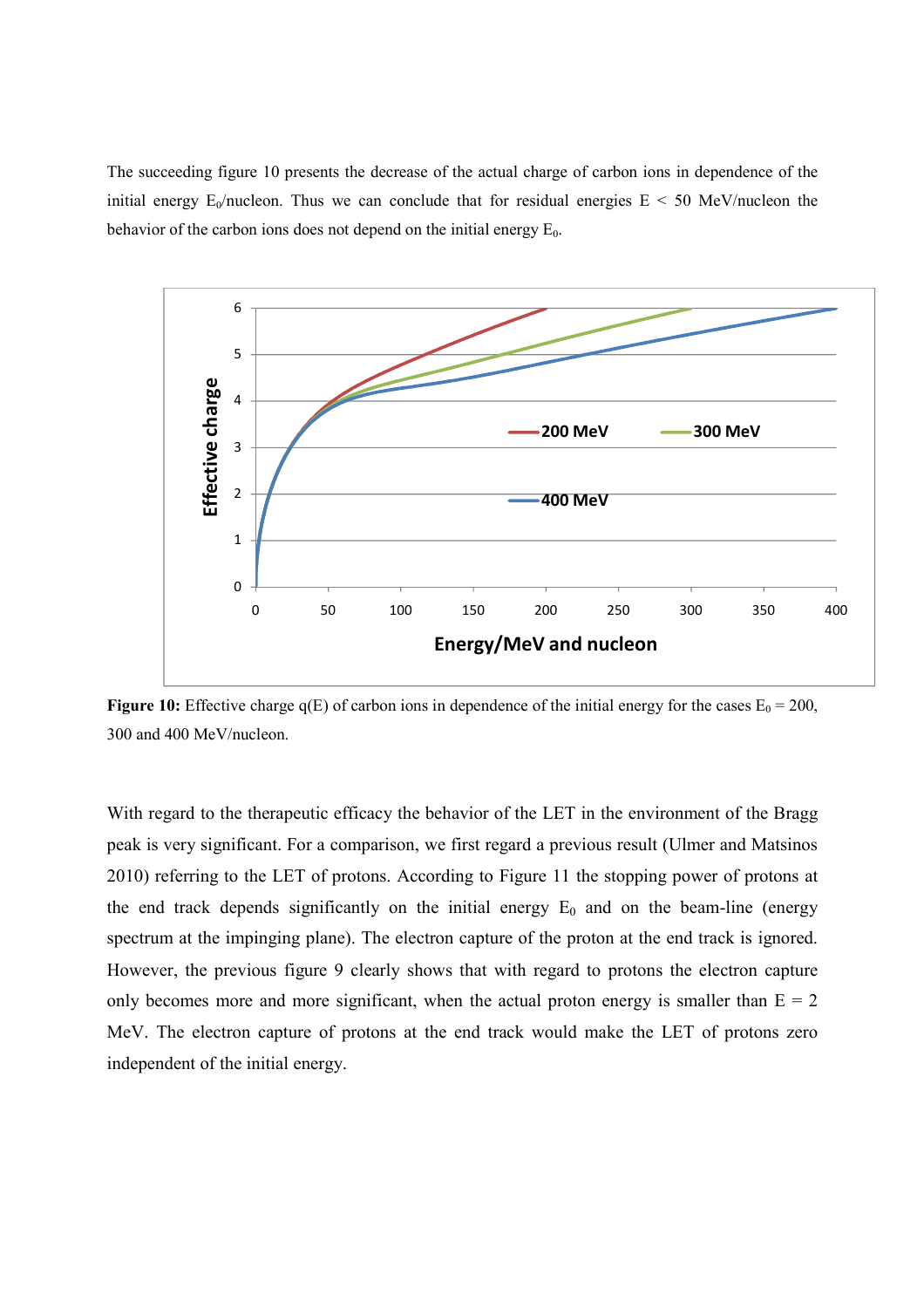

Figure 11: Stopping power of protons in dependence of the energy straggling (mono-energetic and polychromatic protons)



**Figure 12:** Stopping power of 400 MeV carbon ions based on the csda-approach.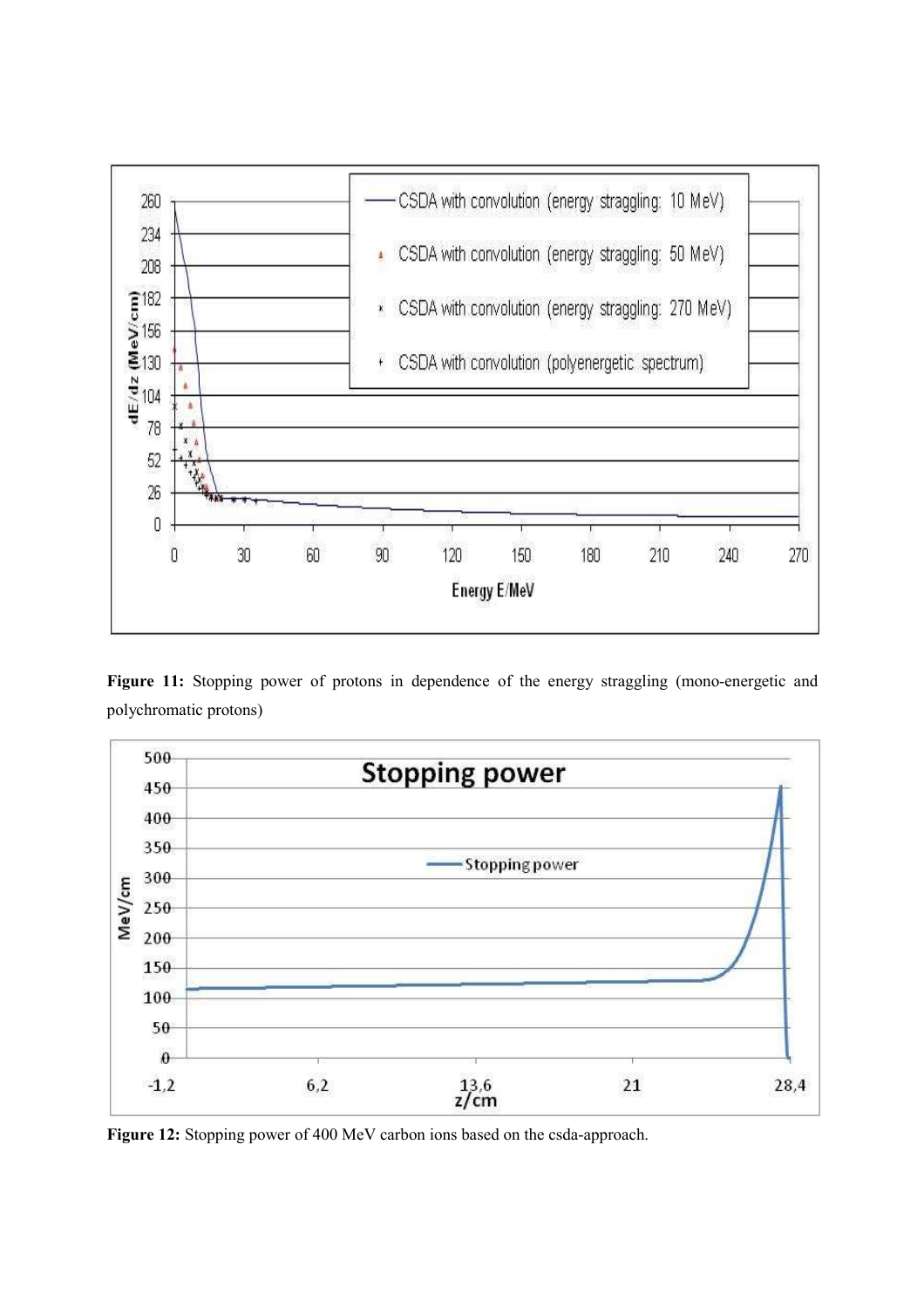The succeeding figure 13 presents  $E(z)$  and  $S(z) = dE(z)/dz$  of protons and  $S(z)$  of carbon ions with taking account for electron capture. The initial proton energy amounts to 270 MeV, whereas the initial carbon ion energy is 400 MeV/nucleon. Most significant is the height of the Bragg peak, which is resulting from the electron capture only a factor 1.7 higher than that of protons. In both cases the csda approach is assumed. Since protons are much more influenced by energy straggling and scatter, their peak height are reduced again, whereas for carbon ions scatter and energy straggling do not play a very significant role due to the mass factor 12.



Figure 13: LET for mono-energetic protons and overall stopping power S(z) of carbon ions 400 MeV/nucleon.

A rigorous consideration of the LET of carbon ions is given the following figure 14. It makes only sense to consider the total energy of 4800 MeV of the carbon ions. Due to this order of magnitude E(z) of the carbon ion has not been presented in Figure 13. Energy straggling and scatter have been ignored in Figure 14, which is justified for heavy carbons. On the other side, this figure makes also apparent the well-known disadvantage of carbon ions, namely the enormous amount of energy of carbon ions in order to reach an acceptable dose distribution in the domain of the target, where a SOBP is required. With the help of GEANT4 a real depth dose curve (HIMAC, 290 MeV/nucleon) has been determined. The role of GEANT4 was only to account for the nuclear reactions, which are based in this Monte-Carlo code on an evaporation model. The electronic stopping power S(z) has been determined by the tools worked out in this communication, the electron capture effect has been accounted for. Further parameters for a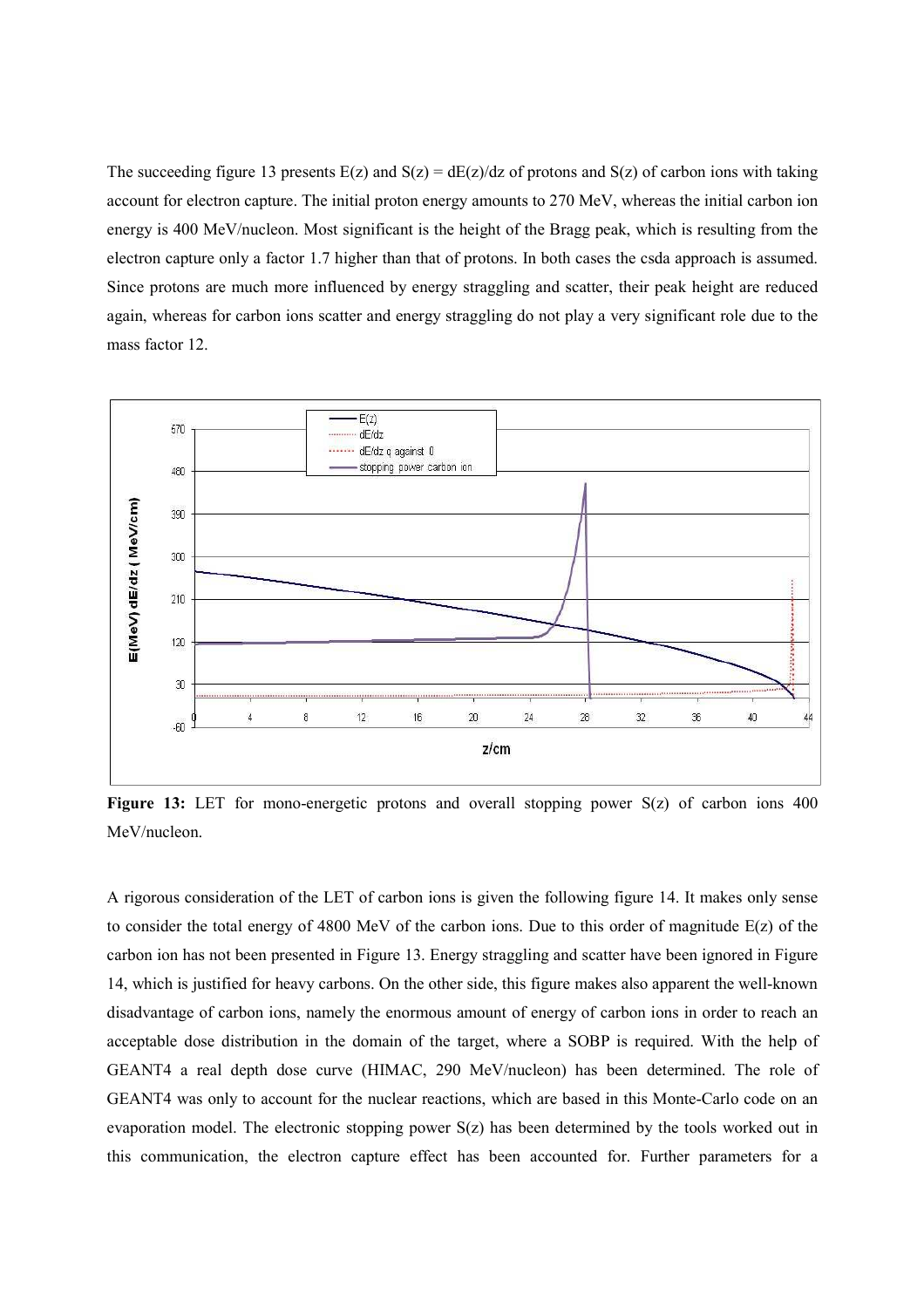calculation of S(z) have been used based on the proton calculation model (Ulmer and Matsinos 2010) by appropriate modifications. The Gaussian convolution kernels for energy straggling and lateral scatter have been rescaled according to the corresponding mass properties.



Figure 14: LET of carbon ions (400 MeV/nucleon).

With regard to the decrease of fluence of primary carbon ions we have derived some modifications of the corresponding decrease curves for protons. However, it appears not to be appropriate to go into further details. A further aspect is the use of the code GEANT4. Since this Monte-Carlo code represents an open programming package, some suitable additional reaction channels have been introduced.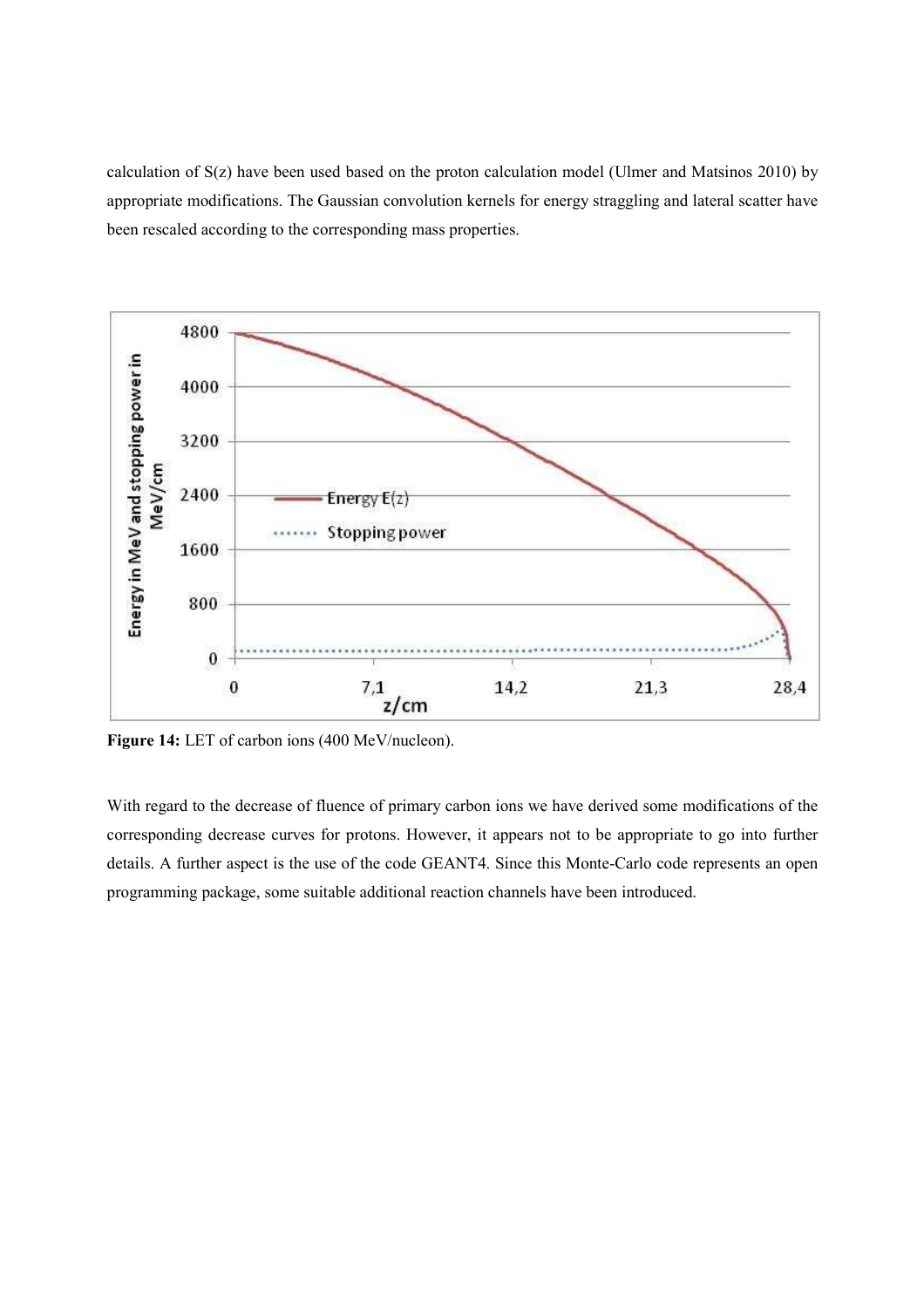

**Figure 15:** Measurement (HIMAC) and theoretical calculation of the Bragg curve of carbon ions (290 MeV/nucleon.

## **4. Discussion**

The main purpose of this communication was the derivation of a systematic theory of electron capture of charged particles and the role for the LET. There are purely empirical trials to include charge capture in Monte-Carlo codes. However, it appears that a profound basis for the calculation of  $q^2(E)$ ,  $E(z)$ ,  $S(z)$  and  $R_{csda}(E_0)$  depending besides the initial energy  $E_0$  also on the nuclear mass number N is required to account for further influences of Bragg curves such as the density of the medium and its nuclear mass/charge  $A_N$ and Z. The unmodified use of BBE leads to wrong results and the Barkas correction, which does not affect the factor  $q^2$  of BBE, only works for protons or antiprotons, whereas for projectile particles like He or carbon ions this correction cannot be considered as small. The presented theory includes the Barkas effect without any correction model.

## **References**

Abramowitz M and Stegun I 1970 Handbook of Mathematical Functions with Formulas, Graphs and Mathematical Tables Natural Bureau of Standards

Ashley J C, Ritchie R H, Brandt W 1974 Document No. 021195 (National Auxilliary Service, New York).

Barkas W H, Dyer N J and Heckmann H H 1963 Resolution of the Mass Anomaly Phys. Rev. Letters **11**, 26 - 29

Bethe H A 1953 Molière's theory of multiple scattering *Phys. Rev*. **89** 1256

Bethe H A and Ashkin J 1953 Passage of radiations through matter *Experimental Nuclear Physics (E. Segrè Ed.)*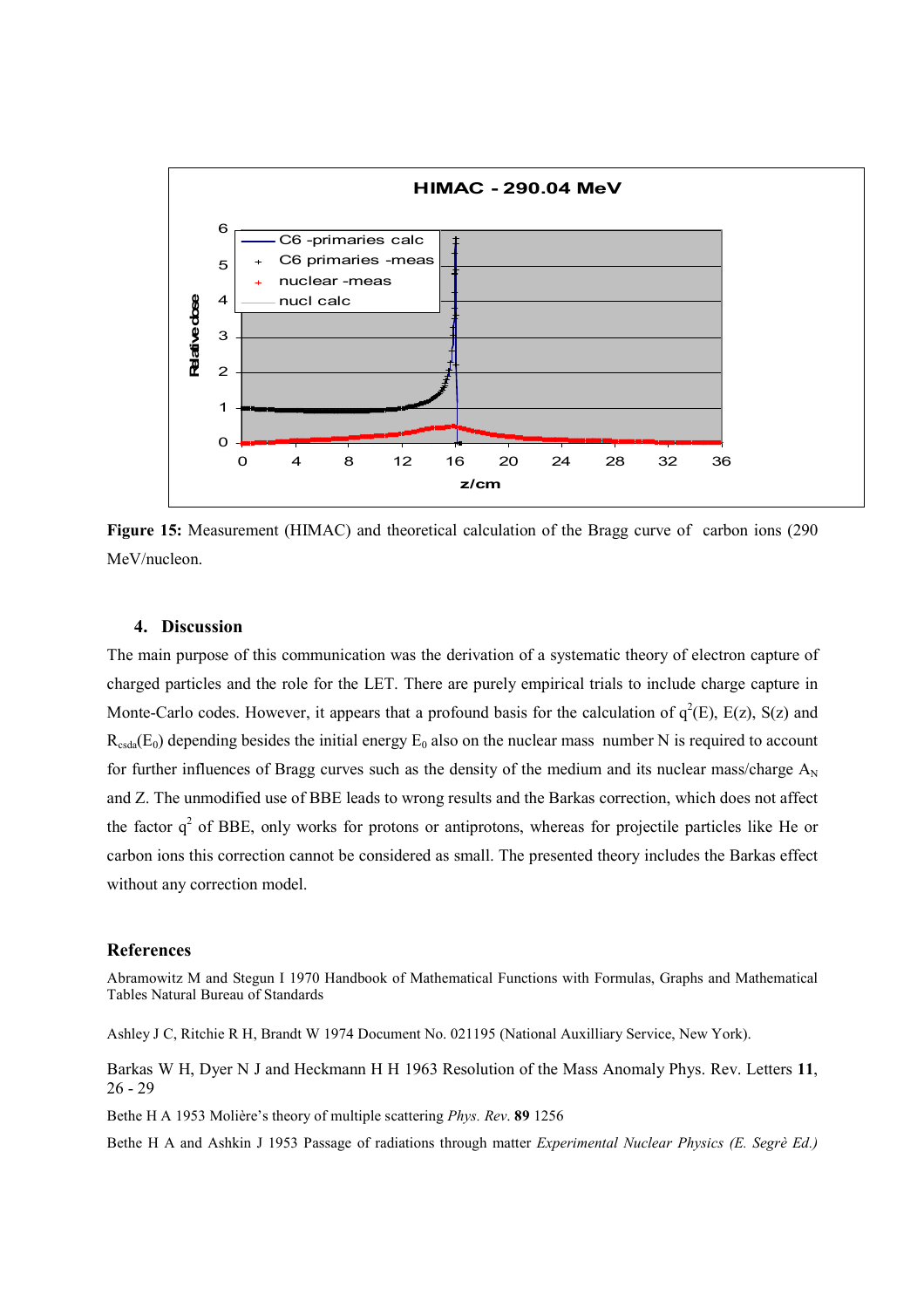Wiley New York 1953, p. 176

Betz H D 1972 Charge States and Charge-changing Cross Sections of Fast Heavy Ions Penetrating through Gaseous and Solid Media Rev. Mod. Phys. **44**, 465 – 85

Bichsel H, Hiraoka T and Omata K 2000 Aspects of Fast-Ion Dosimetry *Radiation Research* **153** 208

Bloch F 1933 Zur Bremsung rasch bewegten Teilchen beim Durchgang durch Materie *Ann der Physik* **16** 285 – 292

Boon S N 1998 Dosimetry and quality control of scanning proton beams *PhD Thesis Rijks University Groningen* 

Dingfelder M, Hantke D, Inokute M and Paretzke H G 1998 *Radiation Physics and Chemistry* **53** 1 - 20

Feynman R P 1962 Quantum electrodynamics - Lecture Notes and Reprints (Benjamin, New York)

Gudowska I, Sobolevsky N, Andreo P, Belkic D and Brahme A 2004 Ion beam transport in tissue-like media using the Monte-Carlo code SHIELD-HIT *Phys. Med. Biol*. **49**, 1933 – 38

GEANT4-Documents 2005 http//geant4.web.cern.ch/geant4/G4UsersDocuments/Overview/html

Gudowska I, Sobolevsky N, Andreo P, Belkic D and Brahme A 2004 Ion beam transport in tissue-like media using the Monte-Carlo code SHIELD-HIT Phys. Med. Biol. **49**, 1933 – 38

Hollmark M, Uhrdin J, Belkic D, Gudowska I and Brahme A 2004 Influence of multiple scattering and energy loss straggling on the absorbed dose distributions of therapeutic light ion beams: 1. Analytical pencil beam model *Phys. Med. Biol.* 49 3247

Hubert F, Bimbot R and Gaurin H 1990 Range and stopping-power tables for 2.5 – 500 MeV/nucleon heavy ions in solids *Data Nucl. Data Tables* **46** 1 – 213

ICRU 1993 Stopping powers and ranges for protons and α-particles ICRU Report 49 (Bethesda, MD)

Kanai T, Kohno T, Minohara S, Sudou M, Takada E, Soga F, Kawachi K and Fukumura A 1993 Dosimetry and measured differential W values of air heavy ions *Rad. Res.* **135** 293 – 301

Kraft G 2000 Tumor therapy with heavy charged particles *Progress in Particle Nuclear Phys.* **45** 473 – 544

Kusano Y, Kanai T, Yonai S, Komori M, Ikeda N, Tachikawa Y, Ito A and Uchida H 2007 Field-size dependence of doses of therapeutic carbon beams *Med. Phys.* 34 4016

Martini A 2007 Nucleus-Nucleus Interaction Modeling and Applications in Ion Therapy Treatment Planning Doctoral dissertation at the University of Pavia

Matveev V I and Sidorov D B 2006 Effective Stopping of Fast Heavy Highly Charged Structure Ions in Collisions with Complex Atoms *JETP Letters* **84** 234 – 248

Paul H 2007 The mean ionization potential of water, and its connection to the range of energetic carbon ions in water *Nuclear Instruments and Methods in Physics Research* **B255** 435 - 437

Sigmund P 1997 Charge dependent electronic stopping power of swift non-relativistic heavy ions *Phys. Rev.* **A56** 3781 – 3793

Sigmund P and Schinner A 2002 *Nucl. Instruments and Methods* **B195** 64

Sigmund P 2006 Invited lectures presented at a symposium arranged by the Royal Danish Academy of Sciences and Letters Copenhagen, *Edited by* Peter Sigmund Matematisk-fysiske Meddelelser **52** Det Kongelige Danske Videnskabernes Selskab *The Royal Danish Academy of Sciences and Letters* Copenhagen

Sihver L, Schardt D and Kanai T 1998 Depth dose distributions of high-energy Carbon, Oxygen and Neon Beams in Water *Japanese Journal Med. Phys.* **18** 1 - 21

Ulmer W 2007 Theoretical aspects of energy range relations, stopping power and energy straggling of